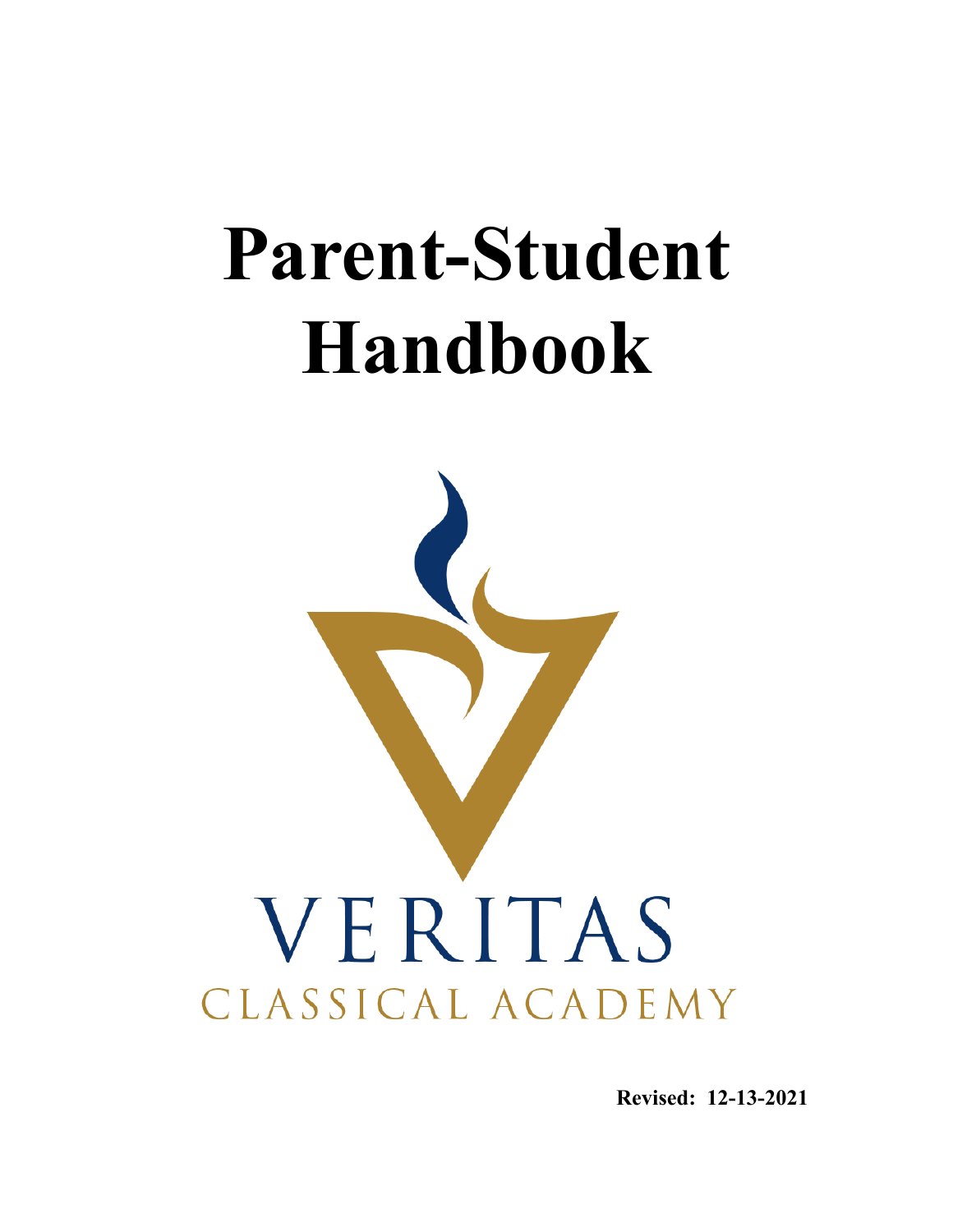## **TABLE OF CONTENTS**

| 1. A WELCOME FROM THE BOARD OF DIRECTORS                      | 3  |
|---------------------------------------------------------------|----|
| <b>1.1 OUR VISION</b>                                         | 4  |
| <b>1.2 OUR MISSION</b>                                        | 4  |
| 1.3 OUR GOALS                                                 | 4  |
|                                                               |    |
| 2. GENERAL PHILOSOPHY AND PURPOSE                             | 5  |
| 2.1 PHILOSOPHY                                                | 5  |
| <b>2.2 STATEMENT OF FAITH</b>                                 | 5  |
| <b>2.3 OBJECTIVES AND STANDARDS</b>                           | 6  |
| <b>3. ORGANIZATIONAL STRUCTURE</b>                            | 7  |
| 3.1 DEFINITIONS OF ORGANIZATIONAL ENTITIES                    | 7  |
| <b>3.2 SCHOOL ASSOCIATIONS</b>                                | 7  |
| <b>3.3 ACCREDITATION</b>                                      | 7  |
| <b>4. ADMISSION AND TUITION</b>                               | 8  |
| <b>4.1 ADMISSION STANDARDS</b>                                | 8  |
| <b>4.2 NON-DISCRIMINATION POLICY</b>                          | 9  |
| <b>4.3 AUTHORITY OF PARENTS AND VERITAS CLASSICAL ACADEMY</b> | 9  |
| <b>4.4 PARENTAL INVOLVEMENT</b>                               | 9  |
| 4.5 TUITION, FEES AND PAYMENT                                 | 11 |
| <b>4.6 REFUNDS FOR APPROVED WITHDRAWAL FROM SCHOOL</b>        | 12 |
| <b>4.7 STEPS TO WITHDRAWAL</b>                                | 13 |
| <b>4.8 RETURNED PAYMENTS POLICY</b>                           | 13 |
| <b>5. GENERAL GUIDELINES</b>                                  | 14 |
| <b>5.1 BASIC SCHOOL RULES</b>                                 | 14 |
| <b>5.2 RESOLUTION OF CONFLICTS</b>                            | 14 |
| <b>5.3 ATTENDANCE</b>                                         | 15 |
| 5.4 DISCIPLINE                                                | 16 |
| <b>5.5 LEARNING DISABILITIES</b>                              | 18 |
| 5.6 HOMEWORK PHILOSOPHY AND GUIDELINES                        | 18 |
| <b>5.7 STUDENT PROMOTION</b>                                  | 20 |
| 5.8 PRIMARY AND SECONDARY DOCTRINE POLICY                     | 21 |
| <b>5.9 CONTROVERSIAL SUBJECTS</b>                             | 21 |
| 5.10 SCHOOL SPONSORED EVENTS POLICY                           | 22 |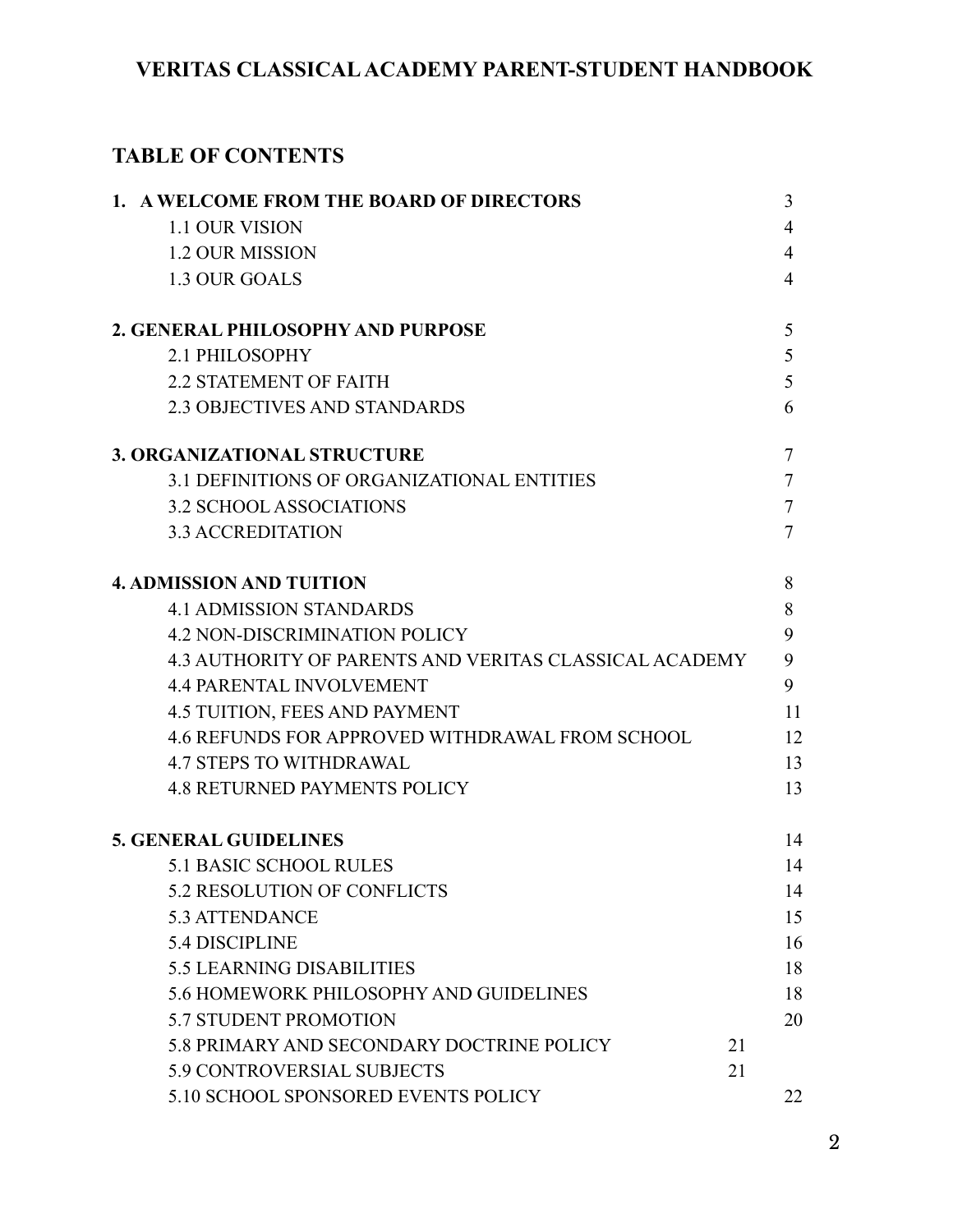| 23 |
|----|
| 24 |
| 24 |
| 25 |
| 25 |
| 28 |
| 28 |
| 29 |
| 32 |
| 32 |
|    |

# *1. A WELCOME FROM THE BOARD OF DIRECTORS*

It is an absolute pleasure to welcome you to Veritas Classical Academy! We are so glad that you have chosen Veritas Classical Academy as your family's partner in providing a God honoring and Classical education for your child(ren). We are here to support you in your call of raising your child(ren) in accordance with Scripture. We desire to help cultivate in each child a Christian Paideia, so that he or she is fully equipped and ready to influence others and the culture of their time. It is our privilege to serve your family as members of the Board of Directors and we look forward to getting to know you and your child(ren) more.

The following are the current members of the Board of Directors. All have been duly elected according to the Veritas Classical Academy By-laws.

| <b>Name</b>    | <b>Board Position</b> |
|----------------|-----------------------|
| Sean Hollen    | President             |
| Michael Morgan | Treasurer             |
| Eileen Bishop  | Secretary             |
| Annie Morgan   | Member                |
| Erica Hollen   | Member                |

The Board will communicate through school-wide emails and with community informational meetings as scheduled.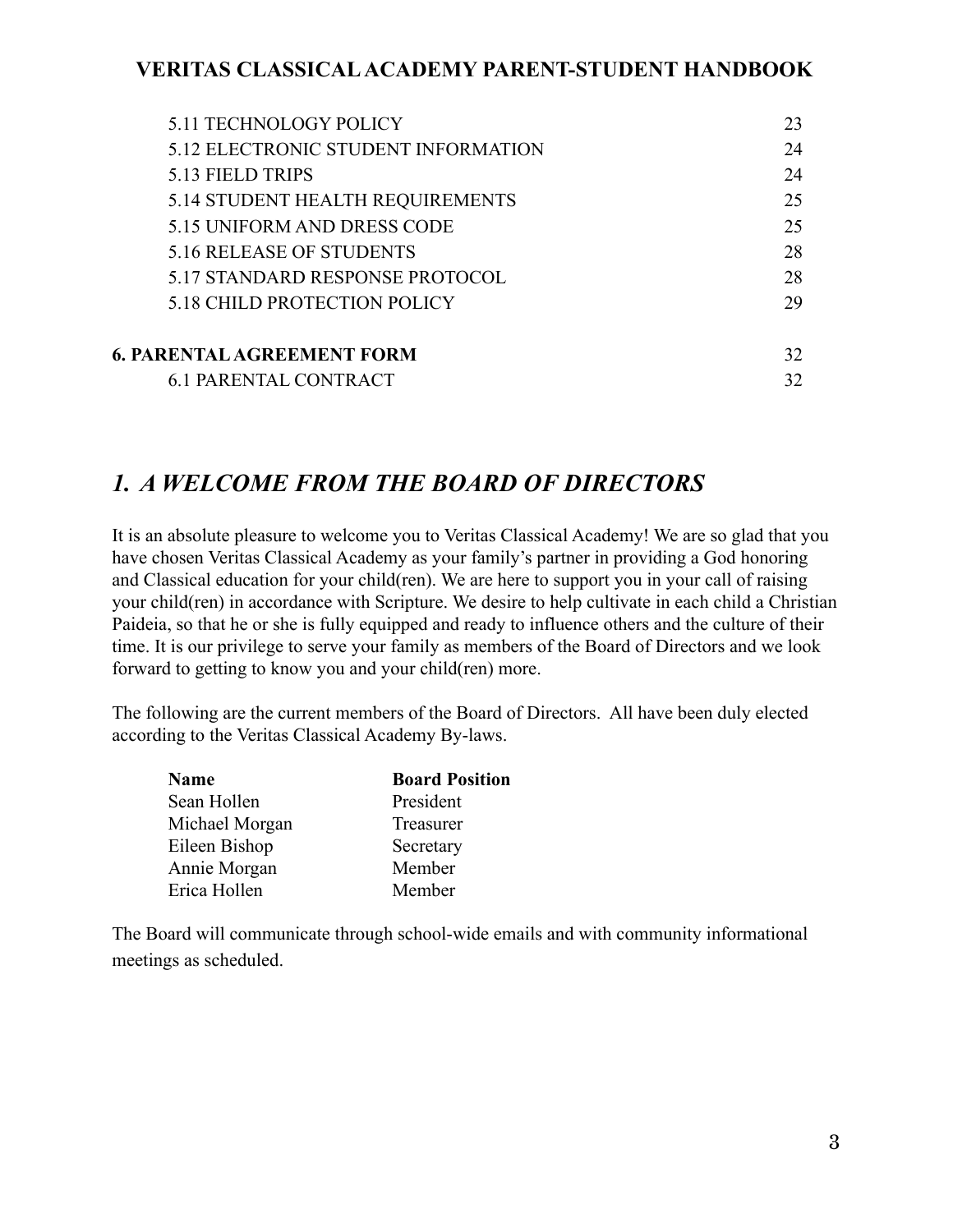### *1.1 Our Vision*

We seek to train the minds of young men and women in truth and righteousness, and disciple their hearts into genuine, indomitable faith by integrating all subjects taught as a whole in light of the truth of Scripture (2 Timothy 3:16-17) that they might glorify God, edify the church, and testify of Jesus Christ.

#### *1.2 Our Mission*

Guided by a Christ-centered classical model, we exist for God's glory to educate the next generation of servant-leaders with wisdom, love, and excellence, and we partner with parents seeking to bring up their children in the discipline and instruction of the Lord (Ephesians 6:4).

## *1.3 Our Goals*

#### **To provide a Christ-centered and Classical Education.**

#### **CHRIST- CENTERED**

We aim to present all subjects with respect to the supremacy of Christ and through the lens of Scripture (Colossians 1:15-20). This allows for coherency and provides young men and women with a complete and unified foundation.

We desire to come alongside parents and support them in their role by encouraging every child to develop his or her relationship with God the Father through faith in Jesus Christ (Matthew 28:18-20; Matthew 19:13-15). We aim to see young men and women knowing and loving Jesus Christ for themselves and courageously sharing Christ's love with others. We seek to help raise up committed followers of Christ, whose lives are led in joyful submission to the Lord.

#### **CLASSICAL**

Veritas Classical Academy seeks to emphasize grammar, logic and rhetoric in all subjects. Studying the grammar of a subject means to study the fundamental rules of that subject. The logic of each subject refers to the study of formal logic leading to systematic reasoning and the ability to think critically, connecting a subject's details. The final emphasis is the rhetoric of each subject. Rhetoric is the development of the ability to articulate one's thoughts and reasoning clearly and precisely.

We desire to cultivate in each child a life-long love for learning and for each young man and woman to live up to his or her academic potential. We desire to equip each student for all of life's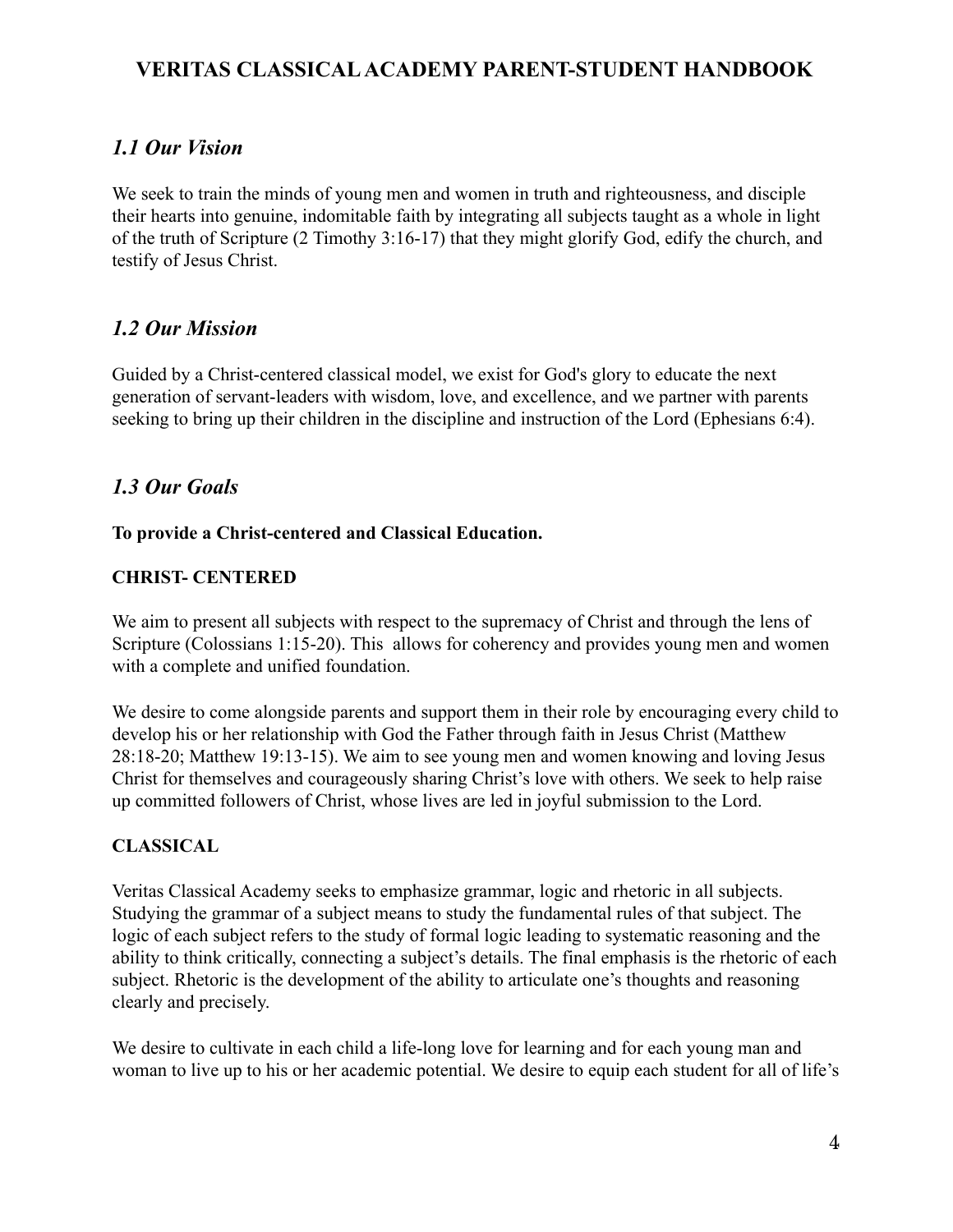situations, possessing both information and the knowledge of how to use it, being motivated by a love for Christ and others.

# **2. PHILOSOPHY AND PURPOSE**

## *2.1 Philosophy*

Veritas Classical Academy is a private Christian academy committed to providing a biblically based classical education. Veritas Classical Academy is intended to be inherently different in philosophy and content compared to government schools. The Academy strives to operate as an extension of the family under the assumption that the education of children is the responsibility of parents rather than that of the state.

The Academy will provide a classically based curriculum which will focus on classical language, mathematics, rhetoric, natural history, and the reading of history and literature. The goal of the Academy is to produce young people grounded in history, language, and the skills of sound thinking and reasoning. This classical approach is more fully described in the following texts:

- 1) Recovering the Lost Tools of Learning, by Douglas Wilson;
- 2) Classical Education, by Dr. Gene Edward Veith and Andrew Kern; and
- 3) The Seven Laws of Teaching, by John Gregory.

An orderly, well-disciplined environment conducive to learning will be maintained so that academic excellence can be achieved to the glory of God alone.

## *2.2 Statement of Faith*

Veritas Classical Academy holds the following Statement of Faith which will permeate all courses and levels of the Academy:

**We believe** the Bible to be the only inerrant, authoritative Word of God (II Timothy 3:16).

**We believe** there is one God eternally existent in three persons: Father, Son, and Holy Spirit (Genesis 1:26, Acts 7:54-60, John 1:1).

**We believe** God made the heavens, the earth, and man as related in the account of creation (Genesis 1 & 2).

**We believe** in the **deity** of our Lord Jesus Christ (John 1:1-5 & 14), in His **virgin birth** (Matt. 1:23-25), in His **sinless life** (1 John 3:5 & 1 Peter 2:22), in His **miracles** (John 2:89; John 4:46-54; John 5:6-9; John 6:1-21), in His vicarious and atoning death through his **shed blood** (Is. 53:11; Rom. 3:25; Rom. 5:9), in His bodily **resurrection** (1 Cor 15:12-58; Col 1:18; 1 Thess. 4:14-18; 1 Peter 1:3-5) in His **ascension** to the right hand of the Father (Mark 16:19; Luke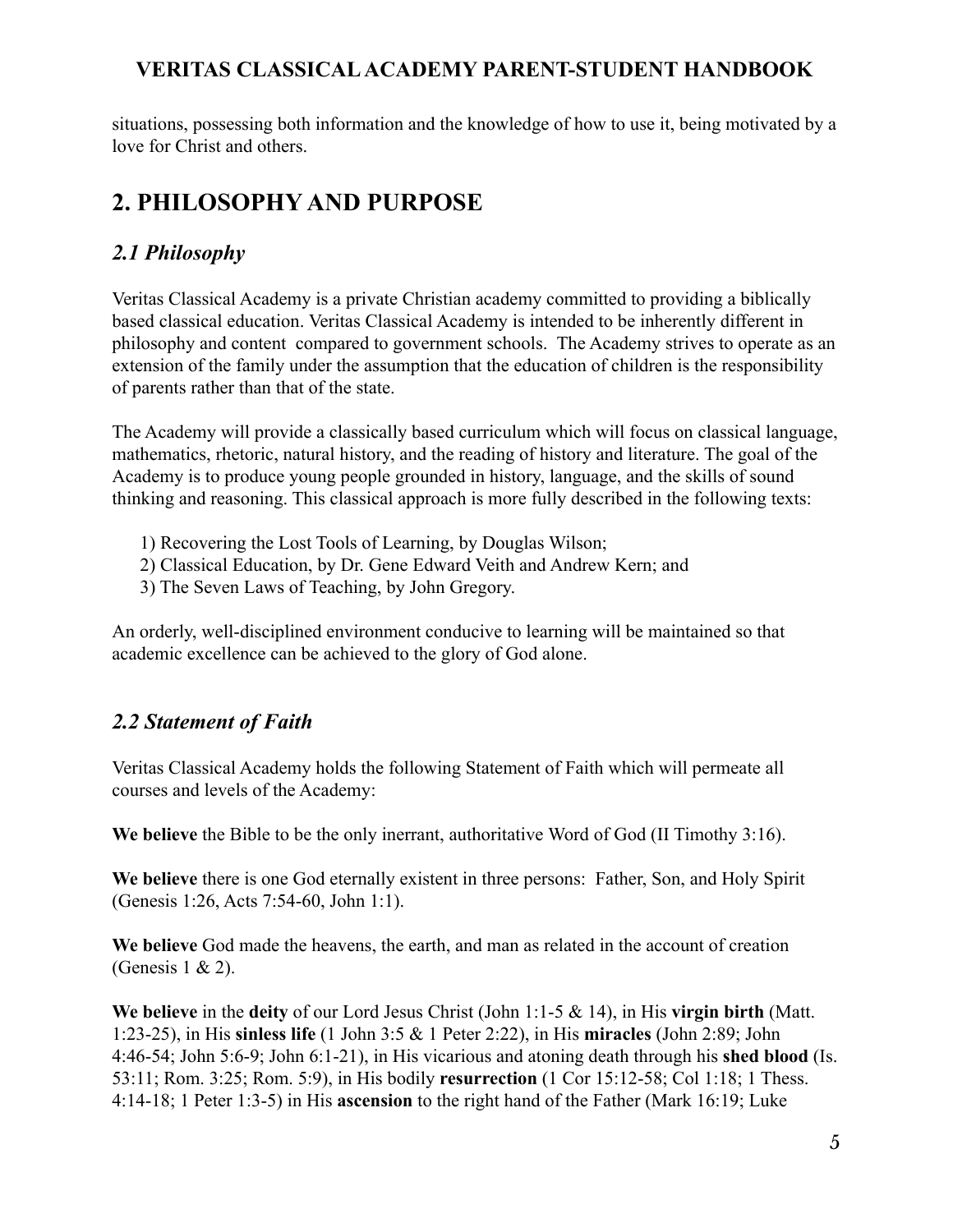24:50-51; Acts 1:9-11), His **authoritative reign** in heaven, earth and in the lives of believers (Mat. 28:18; Acts 2:32-36; Heb. 1:8-9; 1Cor. 15:25; Isaiah 9:6-7), and in His personal **return** in power and glory (Matt. 24:30; Luke 21:27).

**We believe** that for the salvation of lost and sinful men, regeneration by the Holy Spirit is absolutely necessary (Titus 3:5).

**We believe** salvation is by grace alone through faith alone (Ephesians 2:8-9; Romans 11:5-6).

**We believe** faith without works is dead (Philippians 2:12; Ephesians 2:10, James 2:14-26).

**We believe** in the person of the Holy Spirit, who came forth from the Father and Son to convict the world of sin, righteousness, and judgment and to regenerate, sanctify, and empower for ministry all who believe in Christ. (Acts 1:8; 2 Corinthians 3:18; John 16:8-11; Romans 8:26 and 15:13,16; Galatians 5:22-25; Hebrews 9:14).

**We believe** in the spiritual unity of all believers in our Lord Jesus Christ (John 17, 1 Corinthians 12 and 14).

**We believe** in a literal Heaven and a literal Hell and that all those who place their faith, hope and trust in Jesus Christ will spend eternity in Heaven with the Lord, while those who reject Jesus' free gift of salvation will spend eternity separated from the Lord. (Psalm 9:17; Matthew 5:3, 5:22; 18:9 and 25:31-34; Mark 9:42-49; Luke 12:5; John 3:18; Hebrews 12:23, 1 Peter 1:4; Revelation 14:10-11 and 20:11-15).

**We believe** that marriage is exclusively the legal union of one genetic male and one genetic female evidenced by a marriage ceremony. We also believe that legitimate biblical sexual relations are exercised solely within marriage. Hence, sexual activities such as, but not limited to, adultery, fornication, pre-marital sex, incest, polygamy, homosexuality, transgenderism, bisexuality, cross-dressing, pedophilia, and bestiality are condemned by the teachings of the Bible. Further, lascivious behavior, the creation, viewing and/or distribution of pornography and efforts to alter one's physical gender or gender related appearance are incompatible with a true biblical witness. (Genesis 2:24; Matthew 19:4-6; John 4:16-18; Romans 1:18-32; 1 Corinthians 5:11, 6:9-11, 6:18-20, 7:1-3 and 7:8-9; Galatians 5:19-21; Ephesians 5:3-7; 1 Timothy 1:9-11)

**We agree** with the Association of Classical Christian Schools (ACCS) Statement of Faith.

## *2.3 Objectives and Standards*

In the programs and teaching at all levels, as well as through extracurricular activities and examples set by faculty and staff, Veritas strives to:

1. Develop Christian worldview thinking, so that students learn to evaluate their entire range of experience in light of Scripture.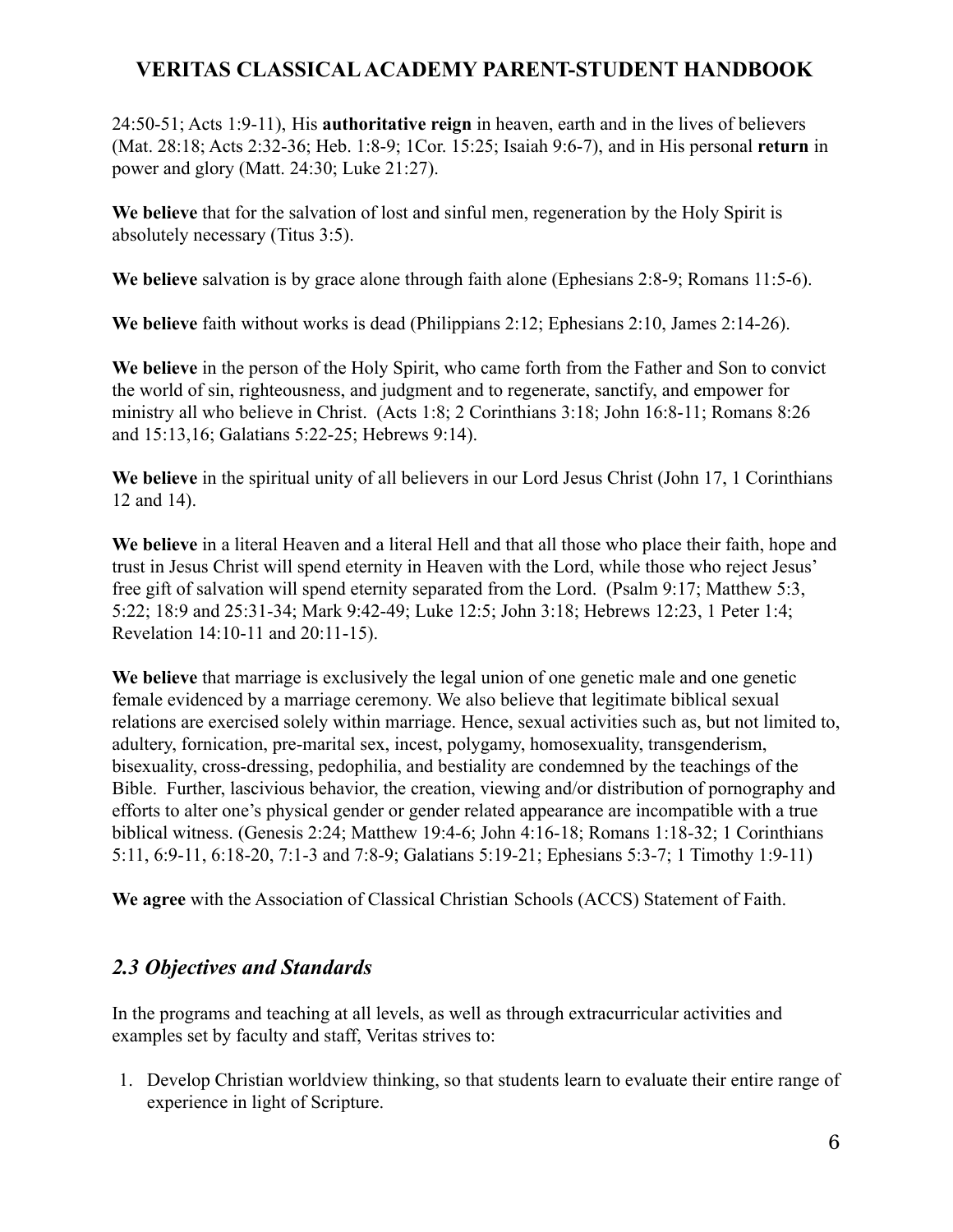- 2. Encourage every student to develop his or her relationship with God the Father through faith in Jesus Christ.
- 3. Provide a clear model of biblical Christian life and culture through our faculty, staff, volunteers and Board. (Matthew 22:37- 40).
- 4. Teach all subjects in the curriculum as parts of an integrated whole with Scripture at the center (II Timothy 3:16-17).
- 5. Emphasize the tools of learning grammar, logic, and rhetoric in all subject matter.
- 6. Emphasize the development and flow of western civilization: history, science, math, government, the arts, literature, philosophy and the historic Protestant faith.
- 7. Encourage every student to develop a love for learning and to achieve maximum academic potential.
- 8. Provide an orderly, safe and secure atmosphere conducive to maintaining these standards.

# **3. ORGANIZATIONAL STRUCTURE**

## *3.1 Definitions of Organizational Entities*

Veritas Classical Academy is a non-profit corporation operating as a discipling religious institution in Grays Harbor County, Washington. The mailing address will be P.O. Box 1743, Aberdeen, WA 98520.

The Veritas Classical Academy Board of Directors is the duly elected and governing board for Veritas Classical Academy, elected and governing in accordance with the Veritas Classical Academy Articles of Incorporation and Bylaws. Detailed operational guidelines and responsibilities of the Veritas Classical Academy Board of Directors are presented in the Veritas Classical Academy By-Laws and Board of Directors Handbook.

## *3.2 School Associations*

Veritas Classical Academy is a member of the **Association of Classical and Christian Schools (ACCS)**. For more details and information about ACCS visit [www.accsedu.org.](http://www.accsedu.org)

## *3.3 Accreditation*

Veritas Classical Academy may in the future pursue accreditation from the Association of Classical Christian Schools.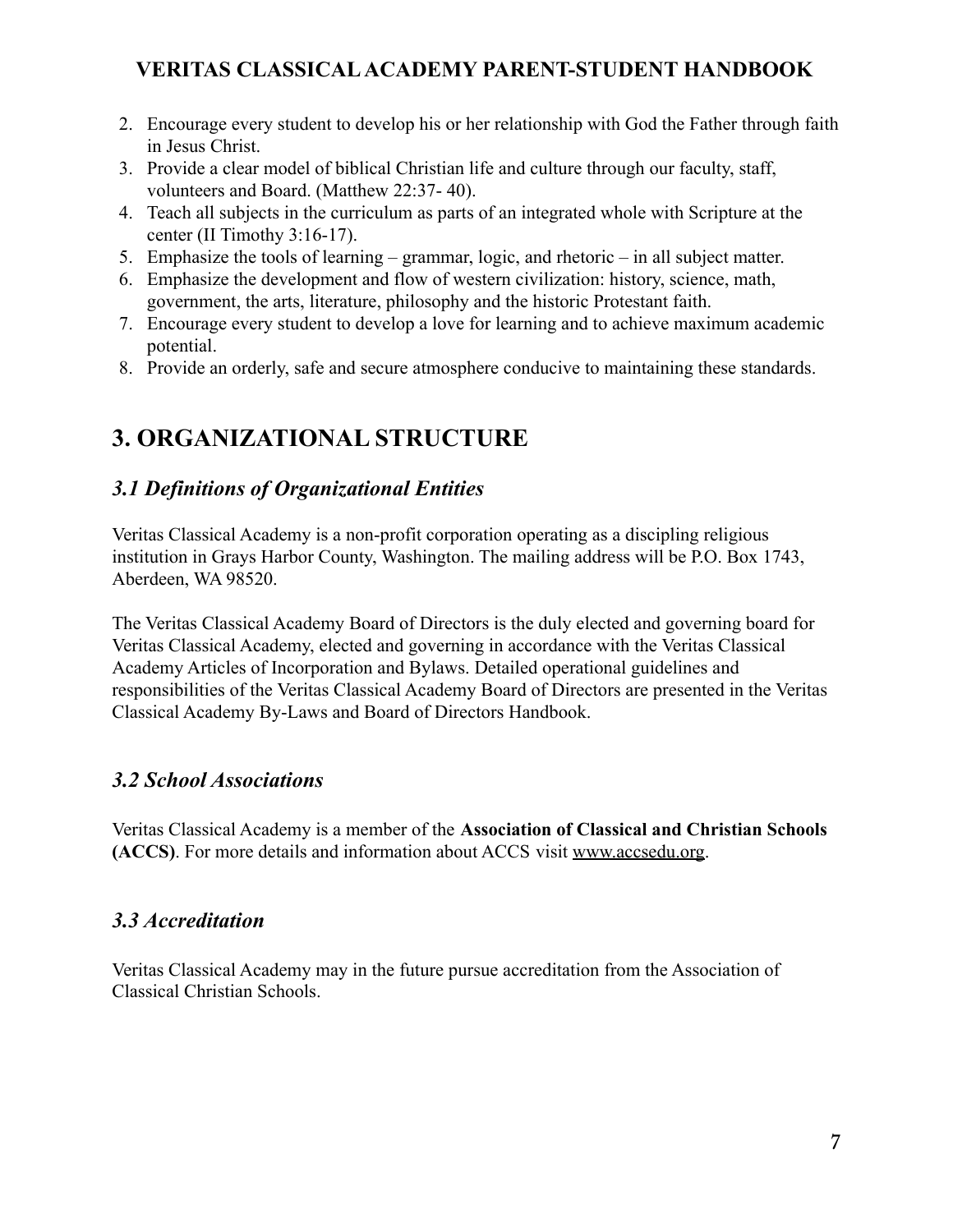# **4. ADMISSION AND TUITION INFORMATION**

#### *4.1 Admission Standards*

Veritas Classical Academy is a Christian organization committed to cultivating a Christian Paideia in students. We hold to the inerrancy and infallibility of God's Holy Word. To accomplish our mission, we require that everyone associated with our academy or organization as a parent, student, staff-member, volunteer or board member must agree with the standards and values traditionally held within the orthodox Christian church, as derived from Scripture. Parents are required to sign our statement of faith and, in doing so, indicate that they are supportive of our training their children according to Biblical standards.

The following admission standards have been established for admission to Veritas Classical Academy:

- 1. Through our family interview process, we require that at least one parent or guardian be a professing Christian. If a family is a single parent family, the Christian testimony of the parent with whom the student resides is to be sufficient for enrollment. The Board reserves the right to prayerfully determine the approval for any other student applicant with different living arrangements.
- 2. We give priority admission, in conjunction with classical understanding and family stability, to those who make Christ the Lord of their home.
- 3. We restrict enrollment of families that, through their words or actions, embrace a moral position clearly contrary to Biblical standards.
- 4. Students under suspension or expulsion from another school are not eligible to enroll at Veritas Classical Academy. It is the desire of Veritas Classical Academy that the student return to his former school (except for reasons not in line with a Biblical worldview) as soon as possible, placing himself under the proper authority of his school in order to pursue reconciliation in the matter that resulted in suspension or expulsion. The student and parents may then apply to Veritas Classical Academy.
- 5. It is our strong desire that each student have a growing relationship with God through faith in the person and work of Jesus Christ. We desire to build an academic culture that supports families in bringing up their children in the nurture and admonition of the Lord (Ephesians 6:4).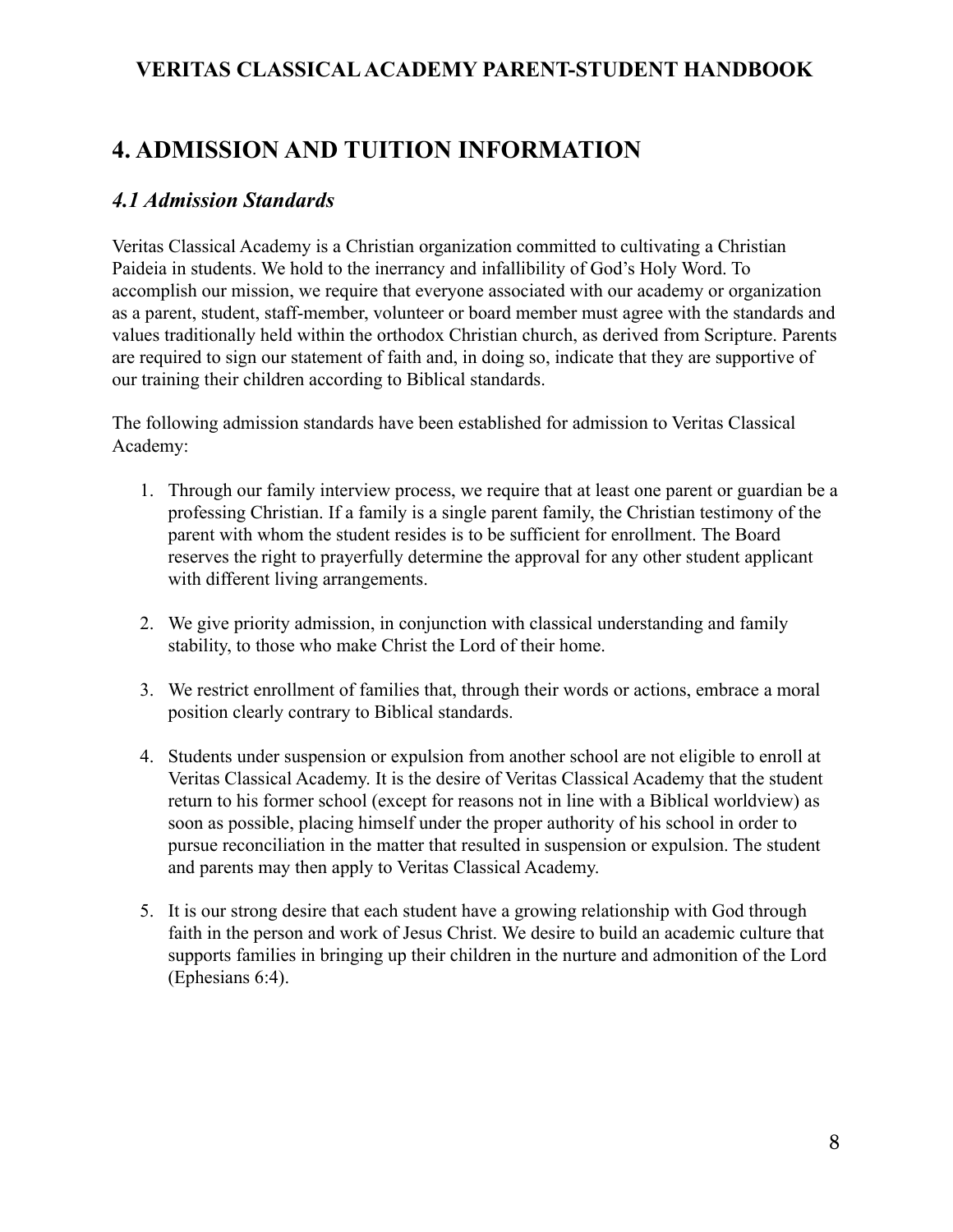#### *4.2 Non-discrimination Policy*

Veritas Classical Academy does not discriminate on the basis of race, color, national or ethnic origin, or sex in the administration of its admissions, scholarships, hiring, or other academy-directed policies.

#### *4.3 The Authority of Parents and Veritas Classical Academy*

As a support and extension of the family unit, Veritas Classical Academy considers the family to be of first importance to a child. God, through His Word, indicates that the family is the most important human institution He designed. We strive to support the family and respect parental authority and responsibility in all we do. We believe in the concept of "in loco parentis" – in the place of the parent. At the core of our philosophy is the conviction that parents are ultimately responsible for the education of their children. Our authority and our task are delegated to us from the parent. *Therefore, we strongly encourage parental involvement.*

#### *4.4 Parental Involvement*

#### *"Fathers, do not provoke your children to anger, but bring them up in the discipline and instruction of the Lord." -Ephesians 6:4*

Veritas Classical Academy is continually seeking ways to constructively involve parents, grandparents, siblings and other family/support members in our activities. Communication with Veritas parents is only second to having them in the classroom.

Veritas parents should never have to be in the position of wondering what is happening in their child's classroom or wondering how their child is progressing. We desire to communicate effectively to keep parents informed of their child's progress – academically, spiritually and behaviorally. Veritas parents also have a role in communicating directly with their child's teacher.

#### *Expectations:*

- 1. The teachers are required to communicate with Veritas families at least once a month. This may be done in a written or verbal form.
- 2. After the first and third quarters of the academic year, formal conferences will be arranged. Veritas parents are expected to attend these conferences.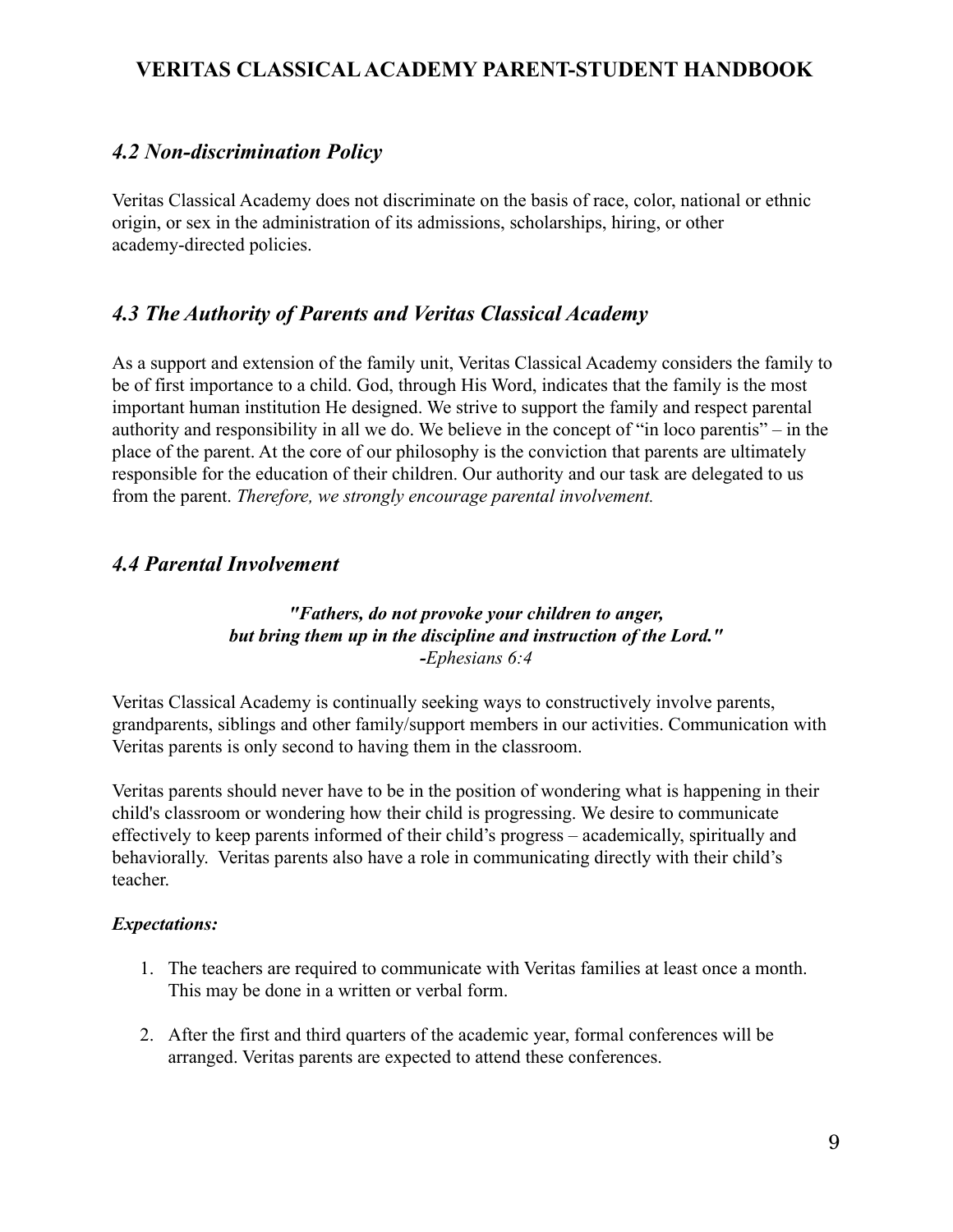- 3. Veritas parents are responsible to closely monitor and praise their child's progress, read all teacher notes and student papers sent home, and ensure that homework is being completed and turned in on time.
- 4. Veritas families are encouraged to participate in the classroom and in the programs of the academy, sharing their unique gifts, skills, talents and knowledge as given to them by God. Please see suggestions below regarding how to be involved at Veritas.

\*Veritas family may:

- 1. Visit campus. Please call ahead to coordinate your visit. **All visitors must receive a visitor pass before visiting the classroom.**
- 2. Volunteer to assist in the classroom or help host class events. Arrangements must be made with the teacher in advance. Ideas for assisting in the classroom include, but are not limited to, contributing to a class celebration/picnic, reading with an individual, checking student work, organizing a cooking project, helping coordinate and teaching an art project, helping teach a unit in a particular field of study, preparing teaching materials, updating bulletin/communication boards, etc…
- 3. Act as chaperone on field trips and/or library visits.
- 4. With permission and arrangements with the teacher, present your vocation to the class or invite them to your place of business.
- 5. Present or share your experience, trips, or vacations as they may relate to an area of study or unit of study in a class. We encourage you to assist the teacher with special presentations or projects.
- 6. Closely monitor and praise your child's progress by reading all teacher notes and papers sent home. Participate in your child's learning whenever possible. Ask them to show you what they are learning.
- 7. Communicate your ideas for improvement and comments regarding the programs to the administration, teacher(s) or Veritas Board. We want to hear from you.
- 8. Volunteer to help with Teacher Appreciation Week. Teacher Appreciation is a special week in May where we have the opportunity to honor our Veritas teachers and thank them for working diligently toward the education of our students.
- 9. Volunteer your time and effort to help with the academy's activities. Veritas will communicate such volunteer opportunities to you as the year's schedule is being developed at this time. Our greatest resource for our academy is our volunteers!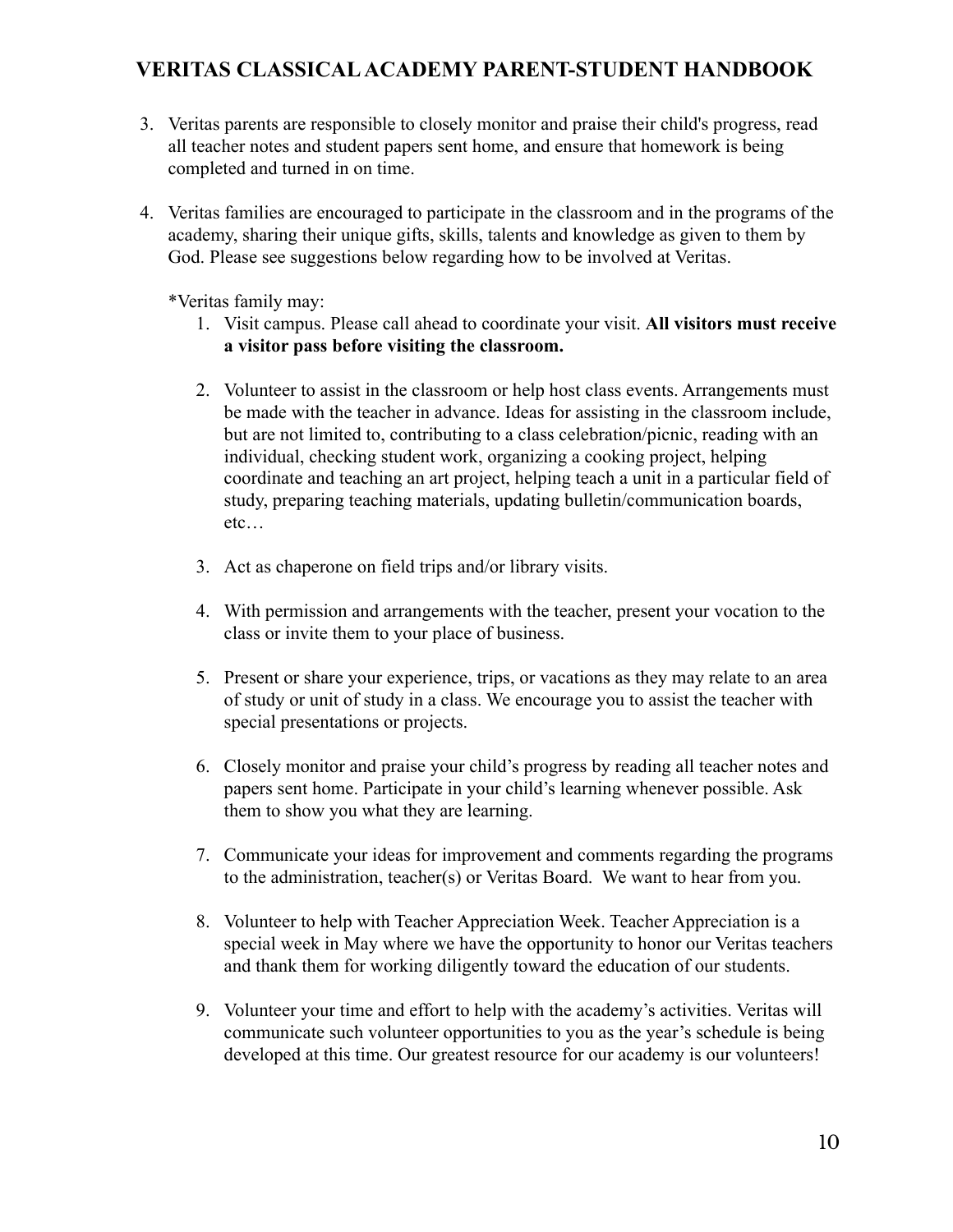- 10. Our best marketing tool and new student recruiters are our families. Please continue to spread the word at your church and in the community about Veritas Classical Academy.
- 11. Volunteer to organize or support fundraising events.

#### *4.5 Tuition, Fees, and Payment*

#### **Annual Application & Enrollment Fee**:

Each new or returning student will owe an enrollment fee as part of enrolling/re-enrolling annually. For returning students, the fee is due with the returning student enrollment packet. For new students, the fee is due at the family interview. Please refer to the current Tuition and Fees schedule for amounts and due dates as applicable. In the event that a family is not accepted into Veritas, all but \$50 of this fee will be refunded.

#### **Tuition:**

The annual tuition covers operating expenses, and program/curriculum costs. Please refer to the current Tuition and Fees schedule for details as to amounts, payment options, and due dates.

#### **Tuition Discounts:**

**~** At present, there are tuition discounts for families that have more than one student enrolled at Veritas. Please refer to the current Tuition and Fees schedule for details.

 $\sim$  Full-time clergy of local Christian churches are eligible for tuition discounts for their enrolled children upon Board approval. Please refer to the current Tuition and Fees schedule for details.

 $\sim$  At present, any family that pays the annual tuition of a student in full before school begins will receive a % refund for the lump sum payment. Please refer to the current Tuition and Fees schedule for details.

 $\sim$  On occasion, there is dedicated donated scholarship money available for tuition discounts. Please contact Veritas as to the current requirements to qualify, and the paperwork to be filed to apply for such assistance.

#### **Other Costs:**

 $\sim$  Families are responsible for uniform costs. Please talk to the Board if this poses a hardship.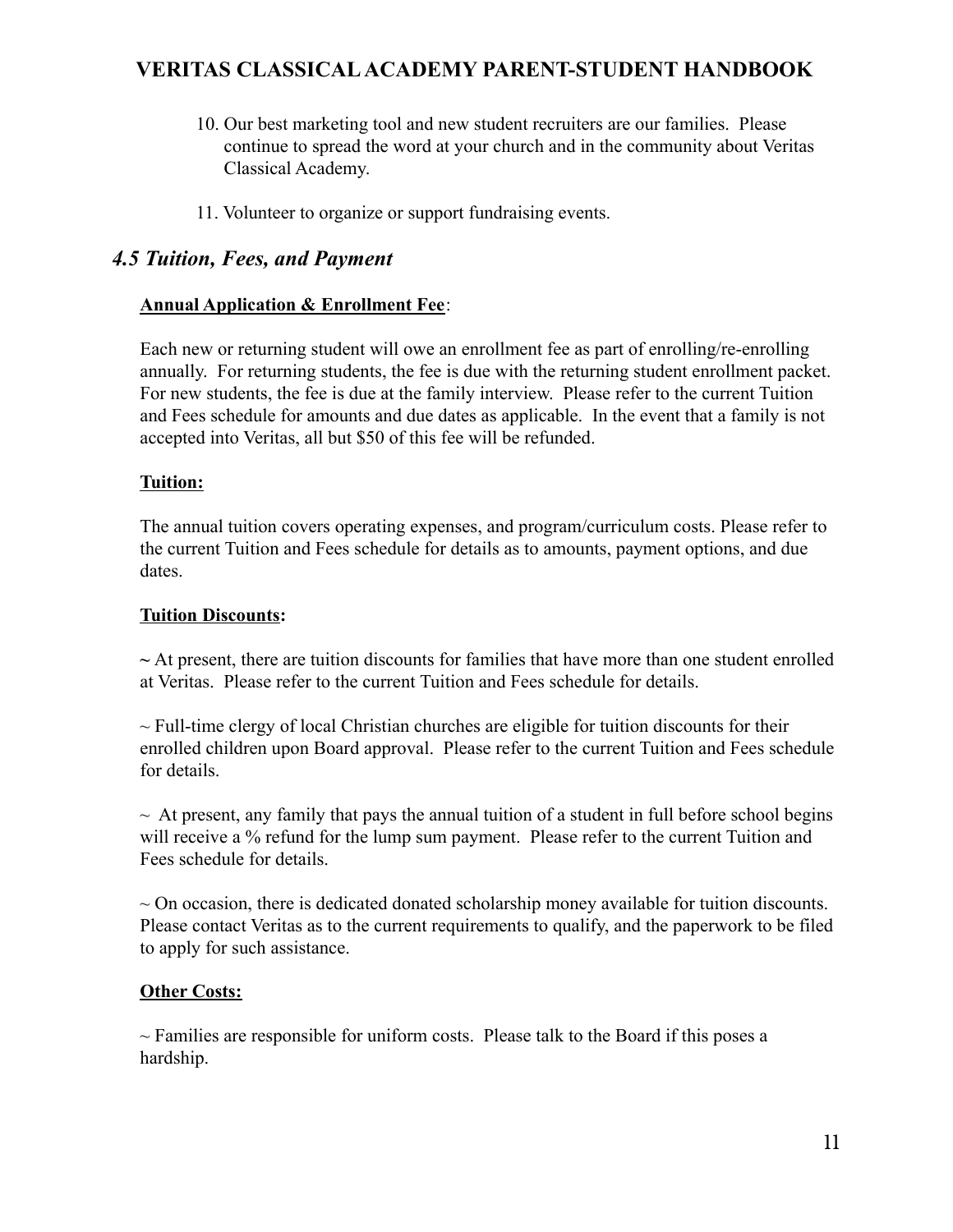$\sim$  There may be special fees associated with participation in a field trip or extra-curricular programs or the like. Teachers will inform families accordingly.

 $\sim$  Families are responsible for providing certain classroom supplies as detailed in the list published about a month before school begins. The list will be posted on Veritas' website. Please talk to the Board or your student's teacher if this poses a hardship.

#### **Payment Amount and Frequency**

Families can pay in one-lump sum the entire annual tuition, or can choose to spread the annual tuition over 10 monthly payments. For families on the 10-month plan, invoices will be sent out electronically one month before the payment is due. Please refer to the current Tuition and Fees schedule for details as to amount, due dates, late payments, and non-sufficient fund charges.

Refunds for temporary illness, vacations, or other temporary absences will not be given.

When a student leaves Veritas Classical Academy for any reason, no transcript or report card will be issued until all money due the academy is paid in full.

#### **Payment Methods**

At present, we have a locked drop box on campus into which payments by check, money order, or cash can be placed.

- Check/Money Order: Make payable to Veritas Classical Academy. It can either be dropped off in the locked drop box on campus or postal mailed to PO Box 1743, Aberdeen, WA 98520.
- Electronic: You can pay electronically using the payment option on the Veritas website.
- Cash: Do not send cash in the mail.

#### **Non-Receipt of Payment**

Should payment of tuition or other fees not be received within 45 days of the original due date, a pending expulsion notice will be sent by certified mail to the responsible party listed in the financial agreement.

If after all efforts noted above have been exercised and a period of 60 days has elapsed from the original due date without prior payment or written arrangements, Veritas will inform the family that their student(s) is expelled for non-payment of tuition or other fees.

## *4.6 Refunds for Approved Withdrawal from Veritas*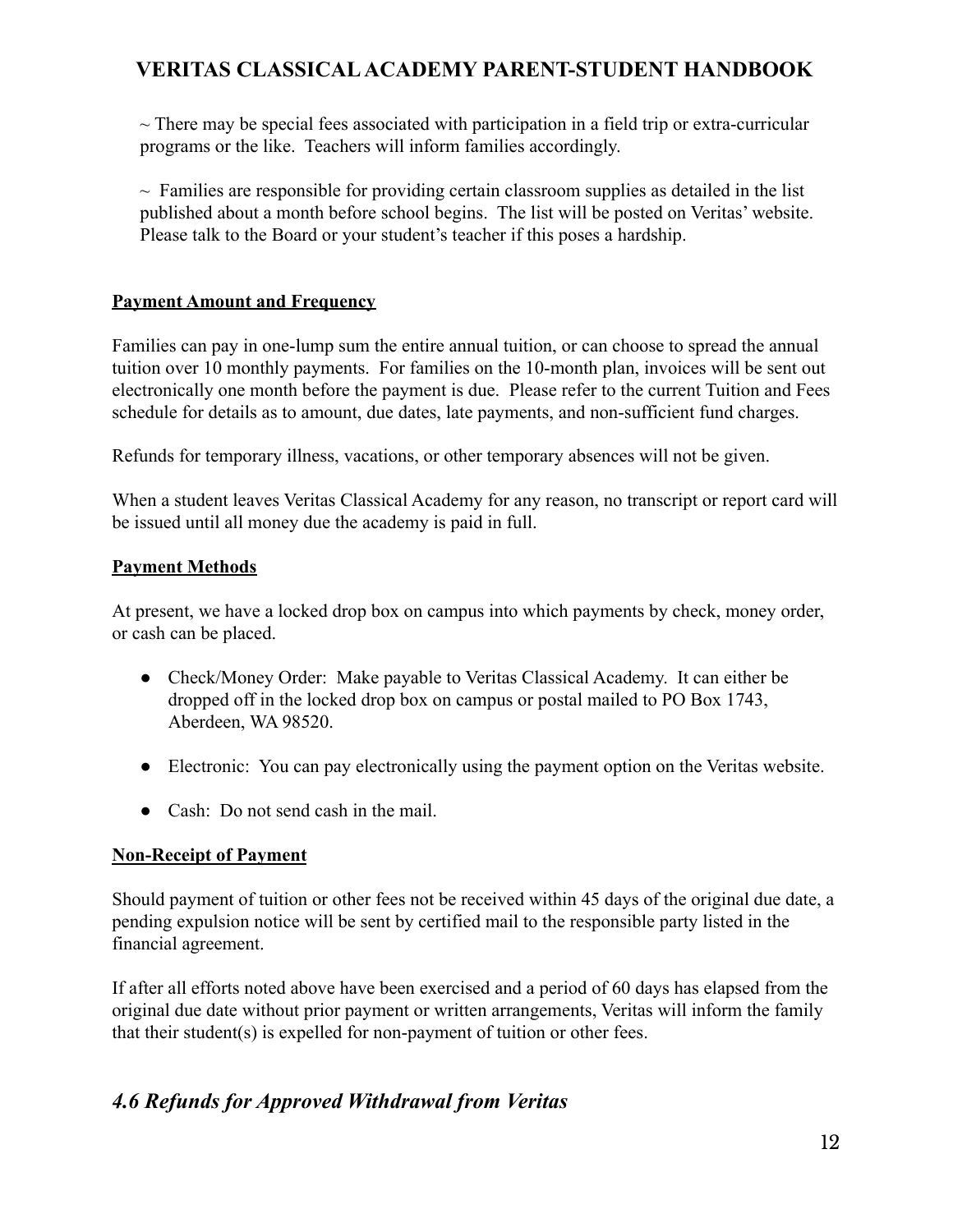Veritas Classical Academy commits itself each year to providing a high-quality classical, Christian training to its students. This commitment involves financial obligations that last throughout the academic year, such as paying teacher salaries, purchasing books, etc. Therefore, we take very seriously the commitment of parents to pay the agreed-upon tuition amount for the year, even if the family withdraws from Veritas.

Our Lord commands that we pay our obligations in a faithful and timely manner. He also commands that we practice wisdom in assessing the cost of a tower before beginning the construction of it.

Refunds for tuition may be granted only for the following reasons: Family moves their residence from the Grays Harbor area due to job relocation; loss of job; death, or serious illness/injury which prevents the student from attending class.

Approved refunds will be calculated using the 10 month installment for "used' tuition, along with a daily proration for partial months.

#### *4.7 Steps to Withdrawal*

- 1. Families shall submit their withdrawal request in writing. A letter addressed to Veritas Classical Academy should offer details of the reason for withdrawal, as well as any requested special considerations. An anticipated time frame for withdrawal must be included.
- 2. Immediately upon receipt of the request, the withdrawal request shall be presented to the Board.
- 3. A Student Withdrawal Form and an optional Exit Survey will be provided to the family for completion.
- 4. The Board of Veritas Classical Academy will pray for the family during this transition.
- 5. If the request meets Approved Withdrawal criteria, refunds may apply.

\*After receiving any outstanding balances paid up to date, and a formal written request of transfer from the new school, Veritas Classical Academy will forward student records

#### *4.8 Returned Payments Policy*

All payments returned by the bank due to insufficient funds will be assessed a \$30 fee. This fee will be added to the monthly billing statement and must be paid promptly. If a family presents two returned payments in an instruction year, future payments must be made in cash or by money order only.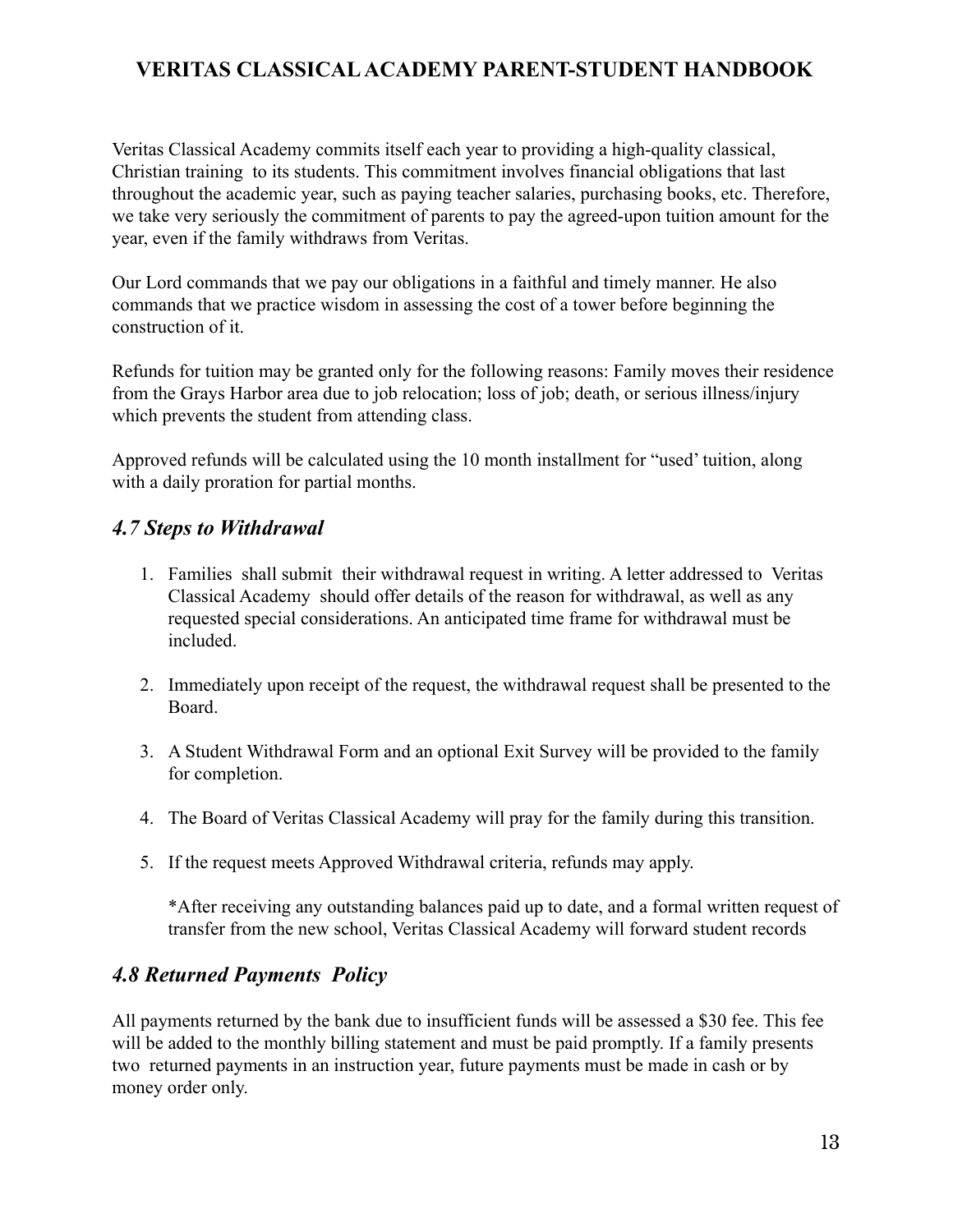# **5. GENERAL GUIDELINES**

#### *5.1 Basic Rules of Conduct*

The following list of rules are essential policies that we require all students to be aware of and to adhere to:

- 1. Students are expected to cooperate with basic Christian standards of behavior and conversation.
- 2. Honor God, Honor others, and Honor God's property are the guiding principles in all our activities.
- 3. The chant "Obey all the way, right away, with a good attitude every day," should be used on a regular basis to remind pre-grammar and grammar students of behavioral expectations at Veritas Classical Academy.
- 4. There should be no talking back or arguing with teachers or staff. *Prompt and cheerful obedience is expected.* Requests from the teacher should not have to be repeated.
- 5. No chewing gum, electronic devices, guns or knives are allowed on campus.
- 6. Students are expected to treat all of their academic materials and the facilities with respect and care. This includes all textbooks distributed to the students.
- 7. Grammar students are to be escorted by their teachers to class, lunch, assemblies, and other class functions in an orderly manner.
- 8. Quiet talk and good behavior are to be the standard while in between classes, in the bathrooms, and all other non-classroom times inside the building.
- 9. Students are to walk in the building.
- 10. Students are to patiently wait their turn to participate in activities, to speak and exemplify Christian character in their interactions with others, and to honor their parents and teachers at all times.

## *5.2 Resolution of Conflicts*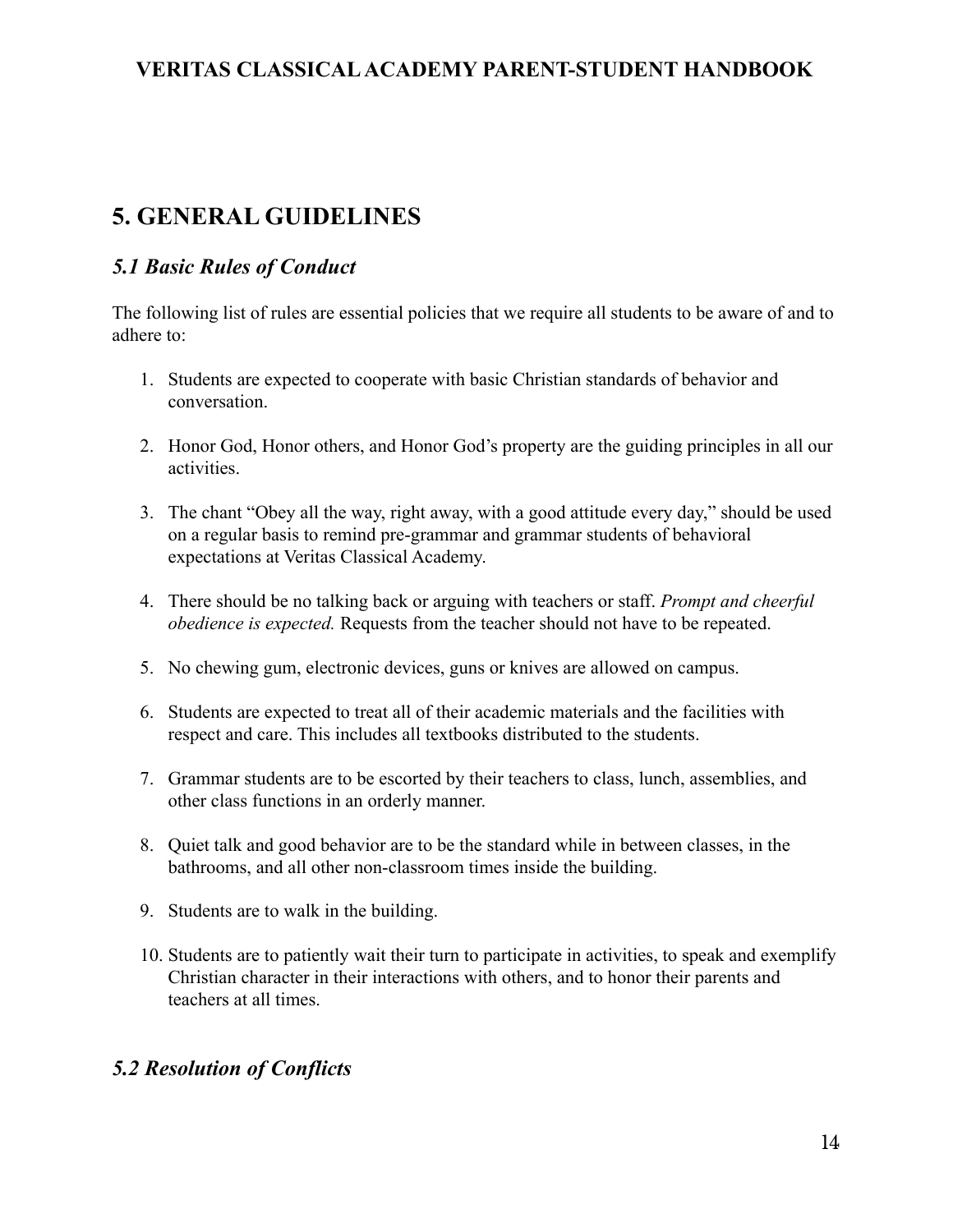The Bible calls us to demonstrate humility and love toward one another. However, understanding the weakness of our flesh, interpersonal conflicts will inevitably arise. We are committed to open and honest resolution of such matters in accordance with Scripture (Matthew 18:15-17). Therefore, we expect all members of the Veritas family to:

- 1. Refrain from participating in destructive criticism of the Board or staff to your child or others.
- 2. Address problems by going directly to the person involved and presenting the matter in a loving and open way.

If the situation cannot be mutually resolved, it may be escalated to the next authority level for review and guidance.

#### *5.3 Attendance*

A student enrolled in Veritas Classical Academy is expected to be present and on time every day that classes are in session. The actual number of days in session will be determined by the yearly Veritas calendar. Students are also expected to complete all requirements for every course offered. Attendance records for the students are reported on the student's report card.

#### **Punctuality:**

Students should begin arriving no earlier than 7:45 a.m. A student who is not in his or her seat, prepared for class, by 8:15 a.m. is considered tardy.

#### **Absences:**

If a student needs to be absent from the academy for any reason, the family should contact the academy by note, e-mail or phone as soon as possible. If a student arrives after 10 a.m., he or she will be considered absent for the whole day.

#### **Make-up Work in the event of an absences:**

In the case of an unplanned absence, a student may have one day for each day absent plus one additional day to turn in the missed work.

For example, if a student misses three days unexpectedly (e.g. illness, family emergency) then he may have four days to make up any missed assignments.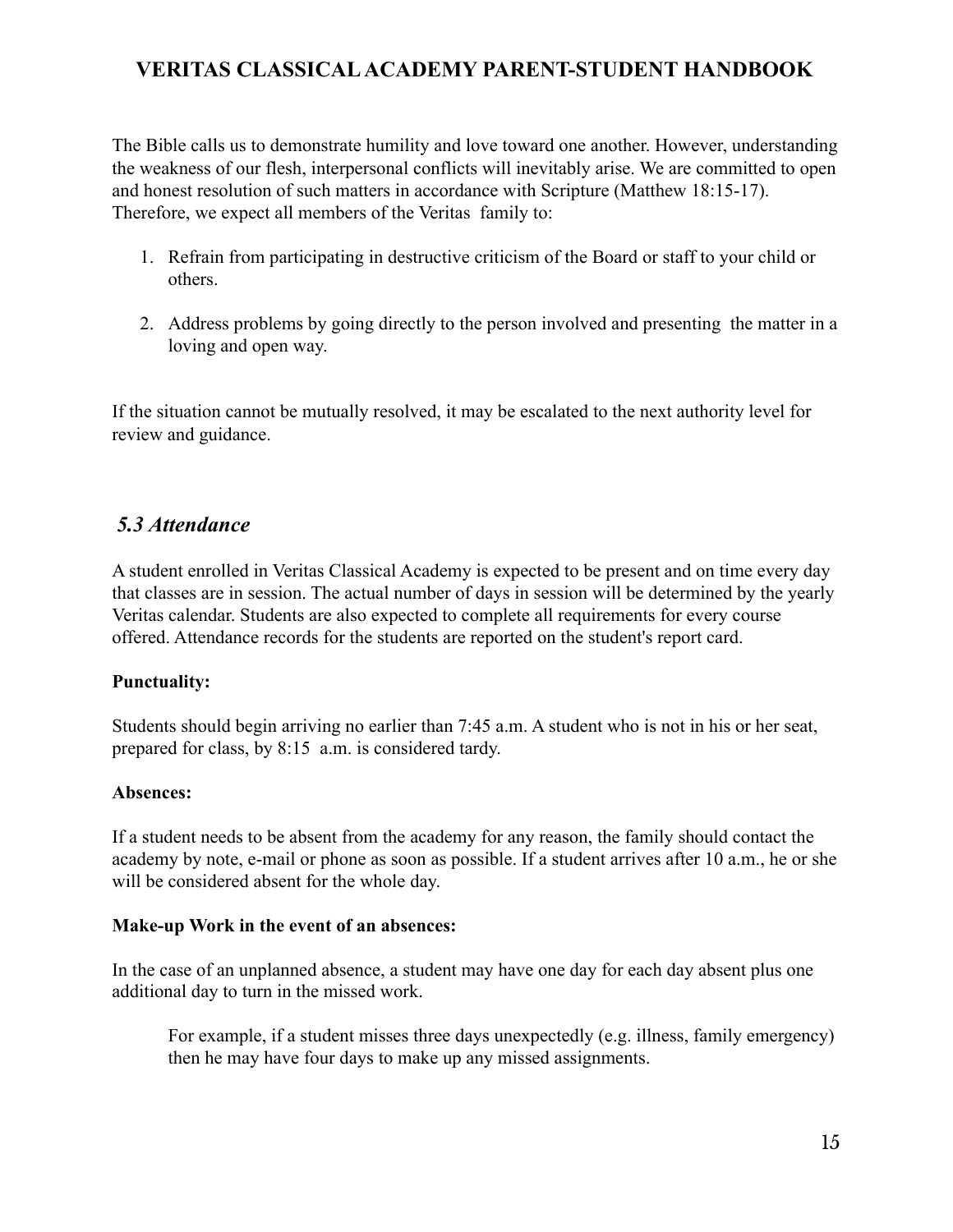In the case of a planned absence, a student must notify the teacher at least one week in advance. All make up work will be due the first day the student returns following the absence.

For example, if a student plans to miss three days (e.g. family trip) then the student should contact his teacher to obtain the assignments he will miss when absent. Those assignments are due the day the student returns to the academy.

#### **Long-Term Absences:**

It is the student's responsibility to complete the assignments or work as outlined or prescribed by the teacher. If a student needs to be absent for three or more consecutive days, the parents should notify Veritas in writing explaining the circumstances. This will allow for time to finish expected work, or gather work to take with them in their absence. Parents should not expect teachers to pre-plan or prepare handouts, tests or worksheets prior to any extended absences unless extenuating circumstances exist.

#### **Maximum Absences:**

In the event the total number of absences, whether *planned or unplanned*, for one semester is equal to or exceeds fifteen days, the student may not receive credit for that time period. The student's family will meet with the Board and/or teacher(s)to determine whether the student will receive a letter grade, or a grade of P (pass) or F (fail) on his report card.

Students need to attend consistently, daily and faithfully. Exceptions to attendance requirements may be granted based on unusual or unexpected circumstances and approved by the Board.

Long, sustained illness or other unusual circumstances are always a consideration for grace for this requirement.

## *5.4 Discipline*

The kind and amount of discipline will be determined by the teachers, and when necessary the Board. The discipline consequences will be administered in the light of the individual student's actions, attitude, and/or history of misbehavior.

Order and discipline in the classroom shall be enforced. All discipline will be based on biblical principles, e.g. confrontation of sinful behavior, confession & apologies, swift punishment, restitution, restoration of fellowship, no lingering attitudes with submission to authority, etc.

The vast majority of discipline problems are to be dealt with at the classroom level. Love and forgiveness will be an integral part of the discipline of all students. Student misbehavior will not be tolerated at the academy, at academy functions, academy trips, events or activities.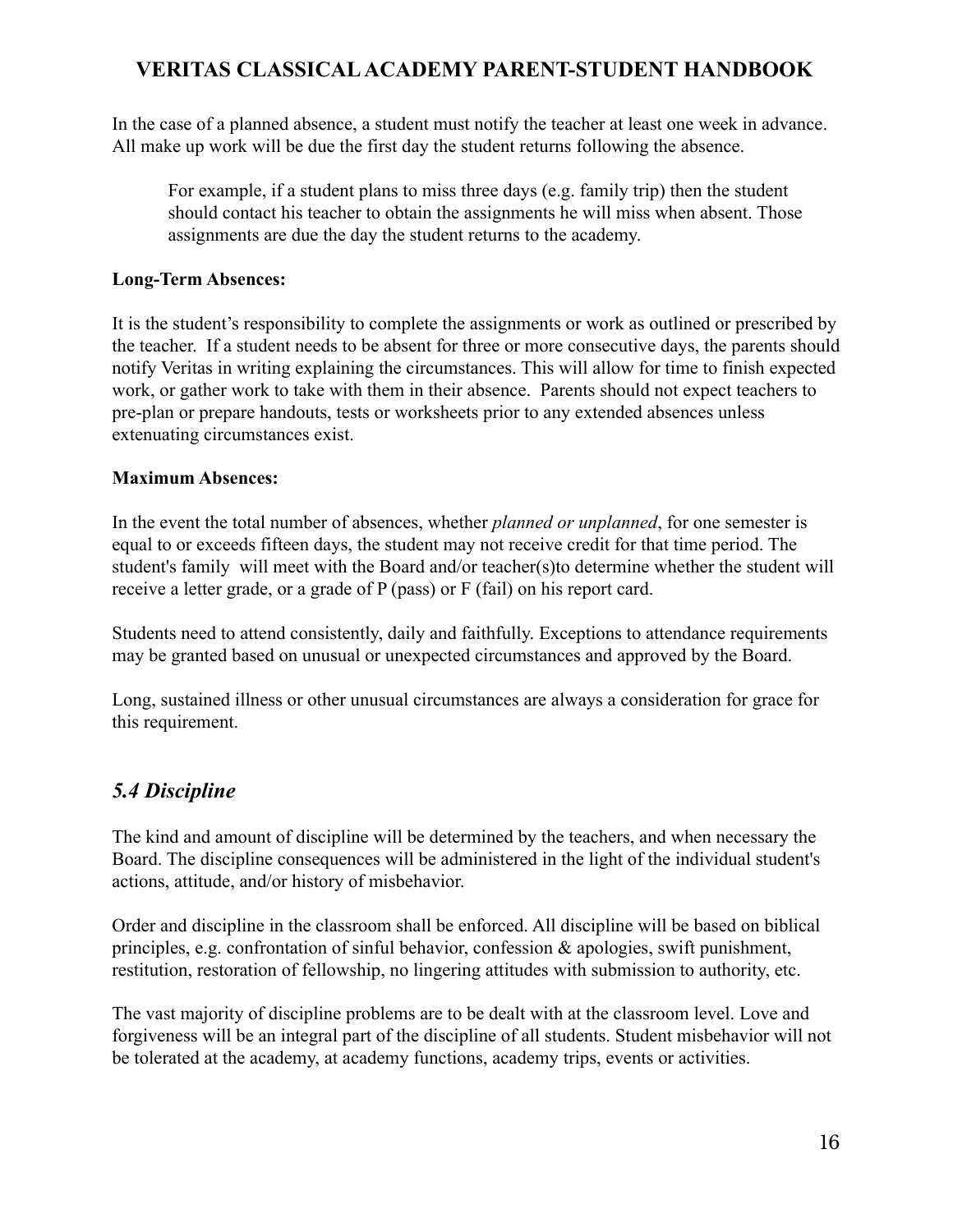**Being Sent Home:** There are five basic behaviors that will automatically result in the student being sent home for the remainder of the day or week. The length of time will be determined by the staff member involved. A written notice will be sent to families accordingly as a follow up to the phone call to come get the student.

1. Disrespect shown to any adult. The staff member impacted or assisting will be the judge regarding disrespectful behavior.

2. Dishonesty in any situation while at the academy, including lying, cheating, and stealing.

3. Rebellion, i.e. outright disobedience or defiance in response to instructions, failure to comply. The staff member will be the judge regarding rebellious behavior.

4. Fighting, i.e. striking others with the intention to harm another student. Staff will interview involved parties to determine intent.

5. Obscene, vulgar, or profane language, as well as taking the name of the Lord in vain. Staff will determine what constitutes an offense.

Should a student be sent home under the circumstances above, upon return to the academy a meeting will be set up with family to discuss prevention and follow up actions based on the incident. These could include seeking forgiveness from the offended party, restitution, community service, loss of privileges/opportunity or any other appropriate measure consistent with Biblical guidelines.

In general, if a student receives any disciplinary action beyond the routine classroom management and developmental guidance, the following will occur along with the incidents being documented:

- 1. The student's family will be contacted and given the details for each incident. Family assistance and support in averting further problems will be sought.
- 2. If problems continue, a meeting will be scheduled with family, staff, and/or the Board. A plan will be discussed as to how best to assist the student in changing his/her heart in repentance. Should the discussed plan not bring about significant change, a two-day suspension will be imposed on the student.
- 3. Should the suspension (whether two day or immediate) not bring about significant changes, the student will be expelled from the academy.

**Expulsion:** The Veritas Classical Academy Board realizes that expelling a student from the academy is a very serious matter and should always be carefully dealt with on a case-by-case basis. Forgiveness and restitution are fundamental to our total discipline policy. However, should a student and family not be able to eliminate behavioral problems the student will be expelled.

**Serious Misconduct:** Should a student commit an act with such serious consequences that the Board deems it necessary to by-pass normal procedures, suspension or expulsion may be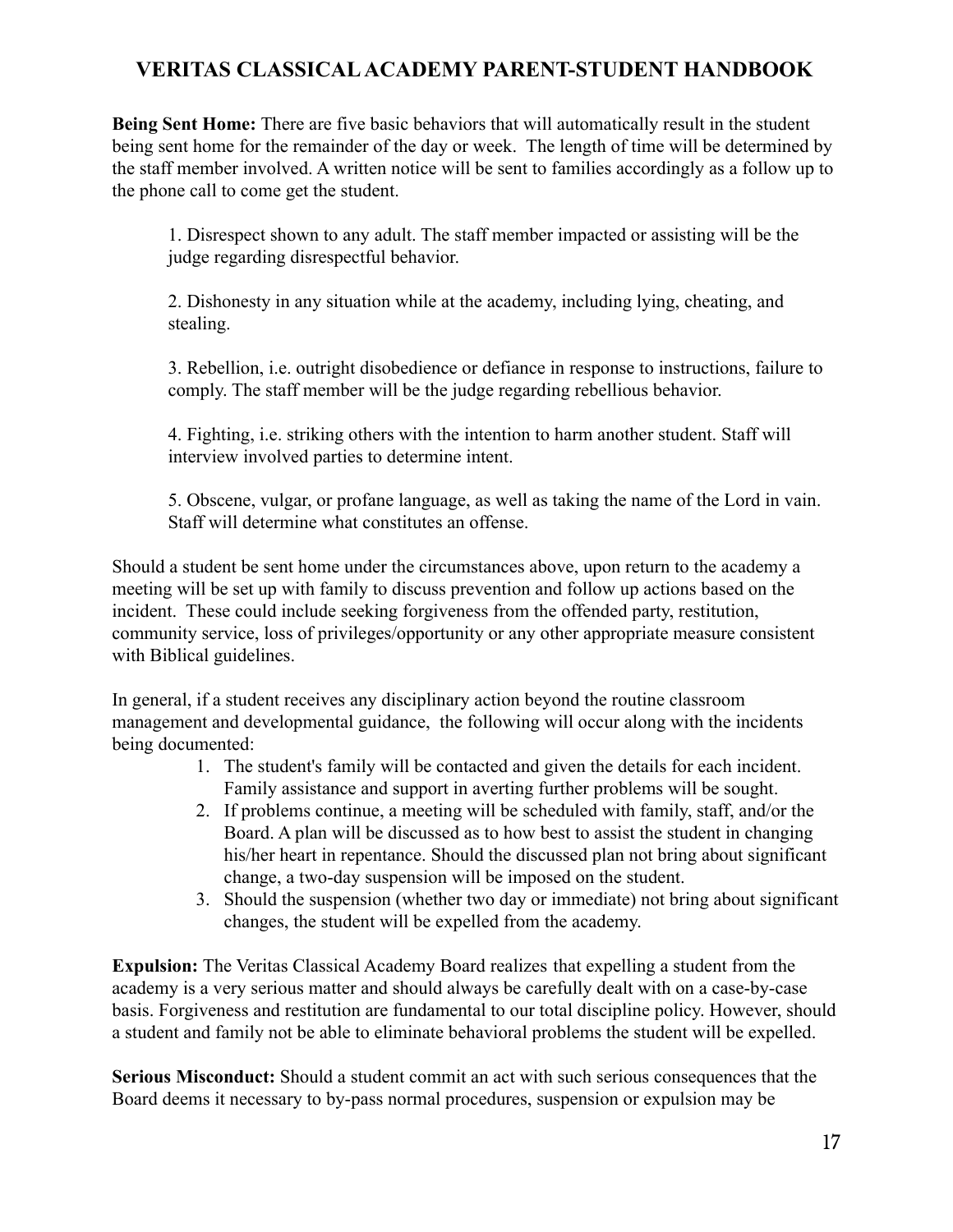imposed immediately. Examples of such serious misconduct could include: acts endangering other students, self, or staff members, extreme violence, vandalism to the academy's facilities, violations of civil or criminal law, or any act in clear contradiction to scriptural commands. Students may be subject to the academy's discipline for serious misconduct which occurs outside of the academy's hours of operation.

**Re-admittance:** Should an expelled student desire to be readmitted to Veritas Classical Academy at a later date, the Veritas Board of Directors, or its delegated authority, will make a decision based on the student's demonstrated attitude and actions of repentance and circumstances at the time of reapplication.

#### *5.5 Learning Disabilities Policy*

- **Objective:** To clarify the educational goals of Veritas Classical Academy in regard to students with learning disabilities.
- **Scope**: This policy applies to all students and teachers in all the classrooms of Veritas Classical Academy.
- **Definitions**: Severe Learning Disability: Any condition in a potential student which would require a separate classroom, program, or staff in order to provide the educational services desired by the parents (e.g. Down's syndrome, deaf/mute, blind, etc.).

Learning Disability: Any condition in a potential student or student which does not require a separate classroom, program, or staff in order to provide the education services desired by the parents (e.g. hyperactivity, Attention Deficit Disorder, dyslexia, etc.). For the purposes of this policy, it is not important whether or not the condition was accurately diagnosed, or is a genuine learning disability.

**Guidelines:** Children with a severe learning disability will not be admitted to Veritas Classical Academy due to the lack of adequate staffing, funding, and facilities.

> Children who have been diagnosed as having a learning disability will be required to meet the same academic standards as all the other children in their grade level.

Children who have been diagnosed with a learning disability will be given as much individual instruction and encouragement as their classmates.

#### *5.6 Homework Philosophy and Guidelines Philosophy*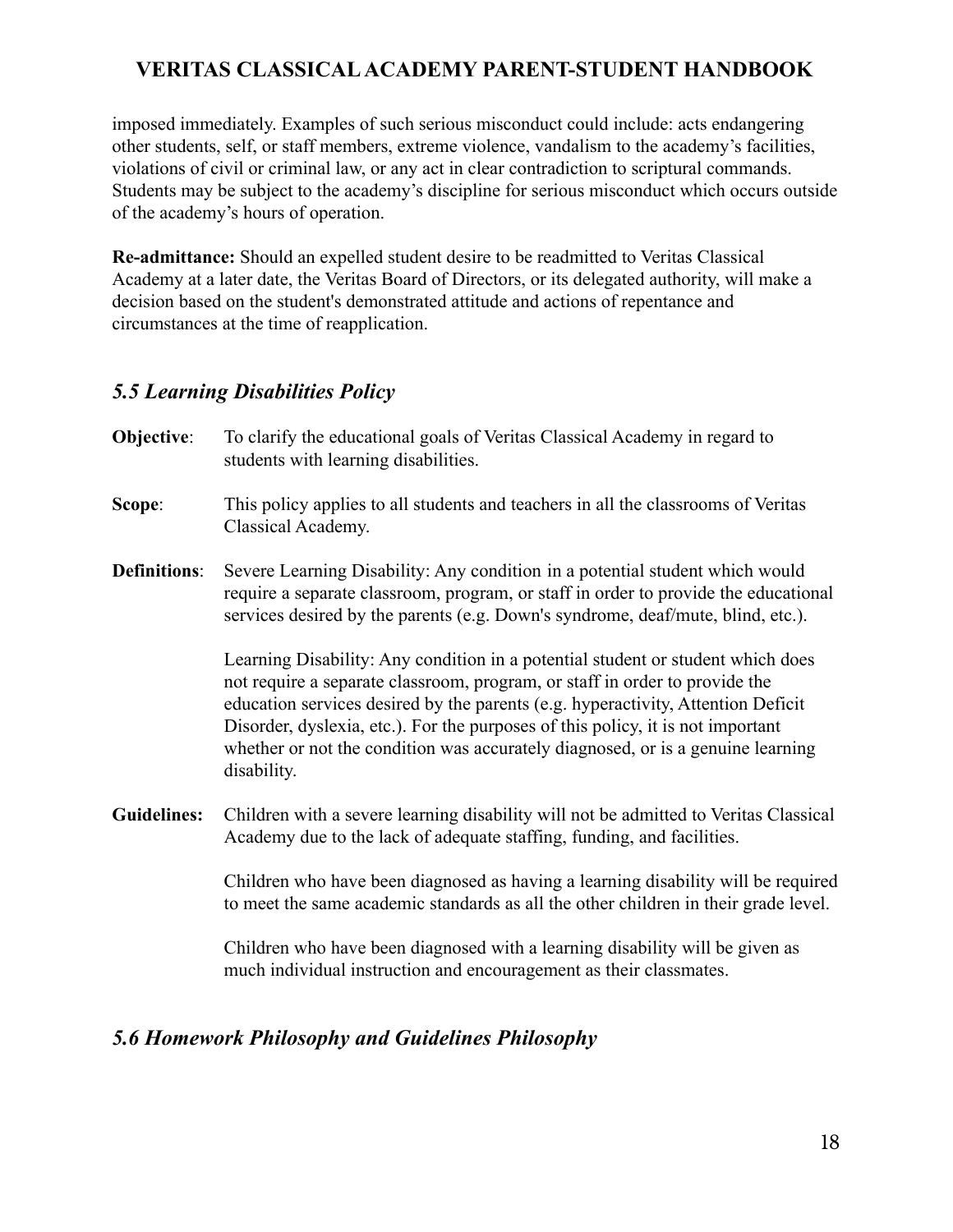Homework is a normal, usual and required experience for learning at Veritas Classical Academy. There is a strong relationship between remembering old learning and/or mastery of new concepts and homework.

For a student at Veritas Classical Academy to reach his or her full potential homework is essential. Homework is an important tool for teaching time management, diligence and personal responsibility as well as the curricular content. Parents should help students organize their work and budget their time especially in grammar grades to develop proper habits of upper grades.

Additional reasons for homework include:

Students often need extra practice in new concepts, skills, or facts. Therefore, after reasonable in-class time is spent on the material, the teacher may assign homework to allow for the necessary practice and rehearsal of new learning.

- 1. Repeated, short periods of practice or study of new information are often a better way to learn than one long period study. Daily homework allows for shorter periods of study.
- 2. Parental involvement is critical to a child's education. Homework may be used as an opportunity for parents to actively assist their children in their studies. This will also keep the parents informed as to the current topics of study in the class and/or if a student is being successful at their work.
- 3. Homework may also be assigned to students who, having been given adequate time to complete an assignment in class, did not use the time wisely. The homework, in this situation serves a punitive, as well as practical purpose. Students who do not use their time wisely to complete an assignment in class may have homework.
- 4. Some students may work more slowly than others, so they may have homework in order to complete an assignment. All students should make every attempt to complete all homework on time and complete all the assignments.

#### *Guidelines for Homework:*

Homework will not be assigned due to the teacher's poor planning or in place of an assignment which could have been completed at the academy.

Students will find they go through periods or seasons of peaks and valleys of much or little homework. The time spent in doing homework will vary from grade to grade and even from student to student. The information below is a guideline and should be regarded as estimated times, not as required minimum/maximum times. All students should have daily reading that should be completed at home.

Guidelines for time spent on homework per weeknight.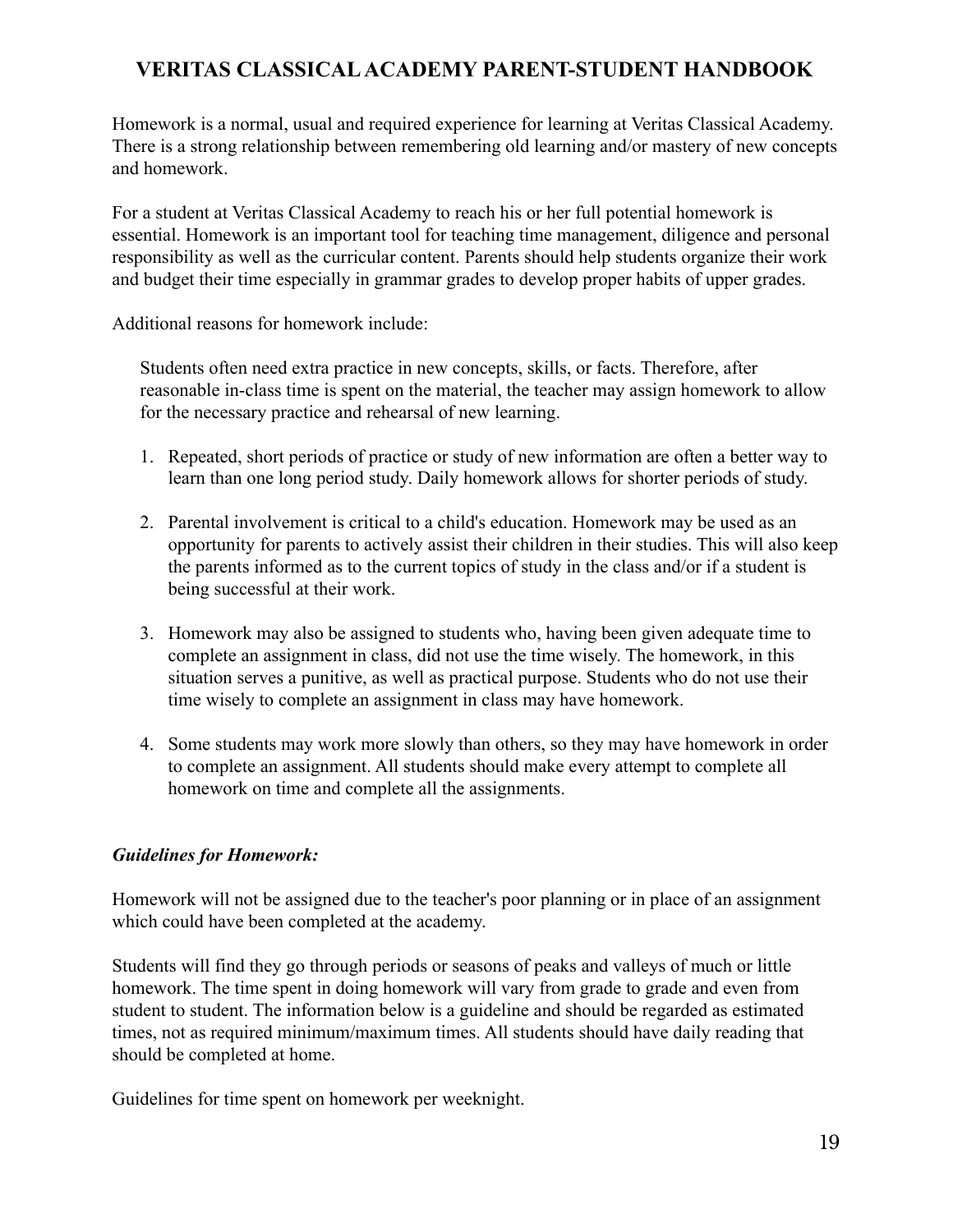Kindergarten:  $5 - 15$  Minutes Grades 1 - 5: 15 – 30 Minutes

*\*Normally homework is not to be assigned over holidays and vacation periods (except for required reading). There may be an exception to this guideline for a "special" assignment or in the case of a student procrastinating on an assignment made well ahead of a due date. Please monitor your student's time or task and help them learn to plan and develop clear, consistent routines for homework and a routine for your own review of completed work. Your positive participation in the homework process reinforces learning, habits of learning, and study for the rest of their life. Failure to complete homework on time and/or incomplete work could become a violation of the code of conduct if the student demonstrates clear patterns of refusing to complete their work. If for any reason a parent has a concern for the amount of homework assigned to their student, the parent should contact the teacher who assigned the work and express their concerns.*

#### *5.7 Student Promotion*

Grammar students currently in Veritas Classical Academy must meet all the following basic criteria for promotion to the next successive grade:

- 1. Demonstrate competency in all subjects for the year.
- 2. Teachers shall follow and adhere to their grading guidelines found in the Teacher's handbook.
- 3. There shall be a minimum of 9 grades per subject per quarter for assessment purposes. An overall average of 70% is the minimum standard for passing in those grades using numerical grading.
- 4. In addition, when considering promotion of students currently enrolled, special emphasis should be given to the appropriate level of mastery of the following skills/subjects in the grades noted:

a) Kindergarten to First Grade: Behavioral maturity, reading readiness and a general readiness for learning should be demonstrated for First Grade.

b) First Grade to Second Grade: Able to read orally and silently with adequate speed, correct use of phonetic skills, and fundamental oral and written comprehension. Able to write complete sentences with neat lettering. Able to add and subtract single digit numbers with at least 70% accuracy. Ability to recognize shapes, tell time, and understanding of days, weeks, seasons, and years.

c) Second Grade to Third Grade: Cumulative mastery of above requirements, plus: Able to read fluently and independently, using books of a second grade level. Able to write neatly and correctly identify the basic parts of a sentence.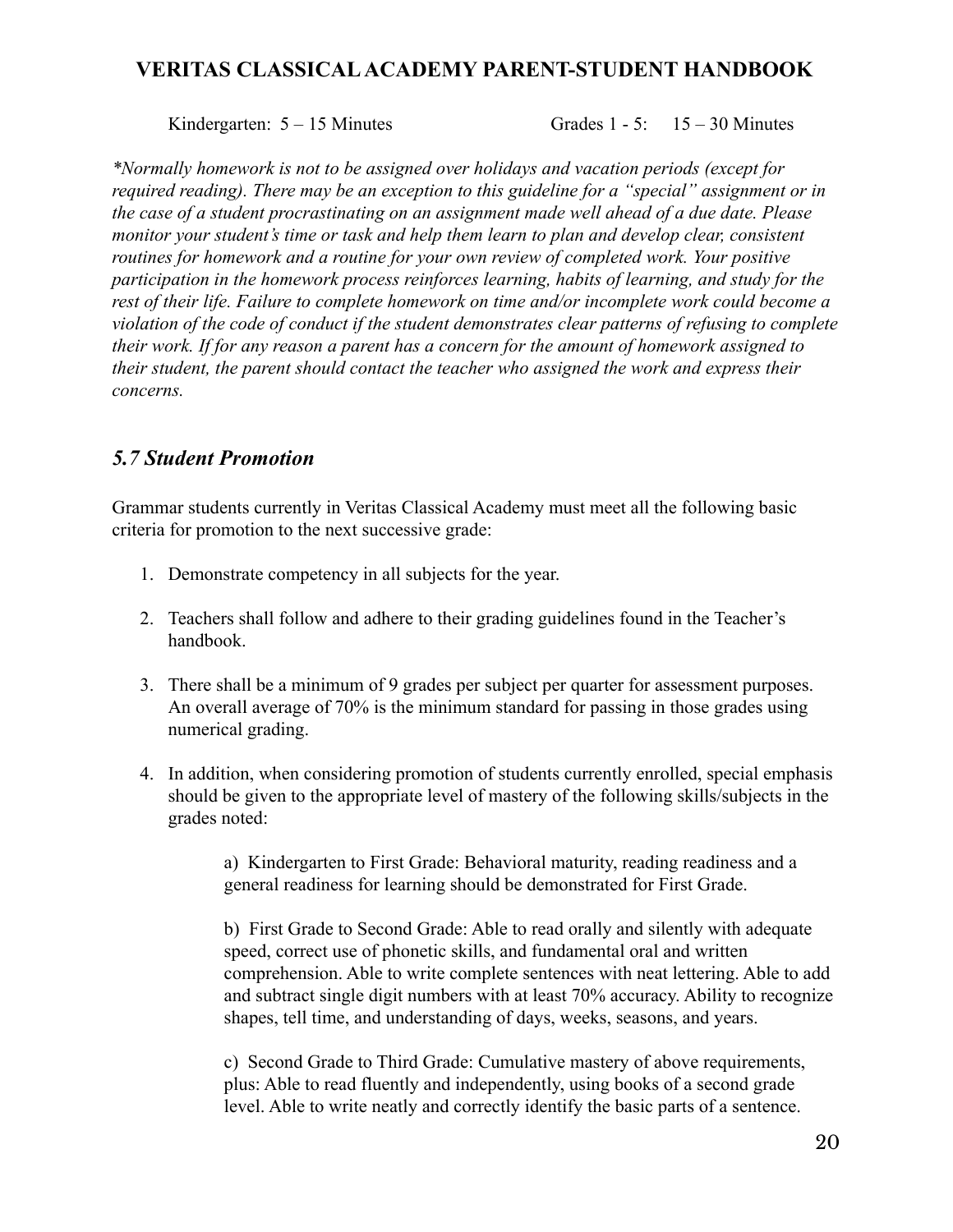Able to spell correctly with at least 70% proficiency. Able to add and subtract two-digit numbers with at least 70% accuracy. Demonstrate ability to read, write and cipher at grade level with a 70% mastery.

d) Third Grade to Sixth Grade: Cumulative mastery of above requirements, plus: satisfactory (70%) completion of curriculum objectives for this grade level.

#### *5.8 Primary and Secondary Doctrine Policy*

| Objective:          | To establish reasonable limits of doctrinal teaching at Veritas Classical Academy.                                                                                 |
|---------------------|--------------------------------------------------------------------------------------------------------------------------------------------------------------------|
| Scope:              | This policy applies to all Veritas Classical Academy's Board, administration,<br>faculty, staff, and parents.                                                      |
| <b>Definitions:</b> | <b>Primary doctrine:</b> Those teachings contained or intimated within the Academy's<br>Statement of Faith.                                                        |
|                     | <b>Secondary doctrine:</b> Doctrinal issues which are not addressed within the<br>Academy's Statement of Faith and are controversial within orthodox Christianity. |

#### **Principles**:

- 1) Classroom discussion of secondary doctrine should be on an informative, nonpartisan level.
- 2) While presentation of all sides of an issue is encouraged, teachers must be careful not to emphasize secondary doctrines as though they were primary.
- 3) Teachers will speak to the students in a manner that respects the secondary doctrinal views of Veritas Classical Academy's parents. Teachers may present their views regarding secondary doctrine and may express their reasons for believing a particular way. However, he or she must be careful to present orthodox alternative secondary views with credibility and respect.
- 4) Teachers should encourage the students to follow up any questions they have with their parents and pastor.

#### *5.9 Controversial Subjects*

**Objective**: To establish a policy that helps Veritas Classical Academy respect the convictions of parents and teachers in various academic and/or sensitive subject areas, while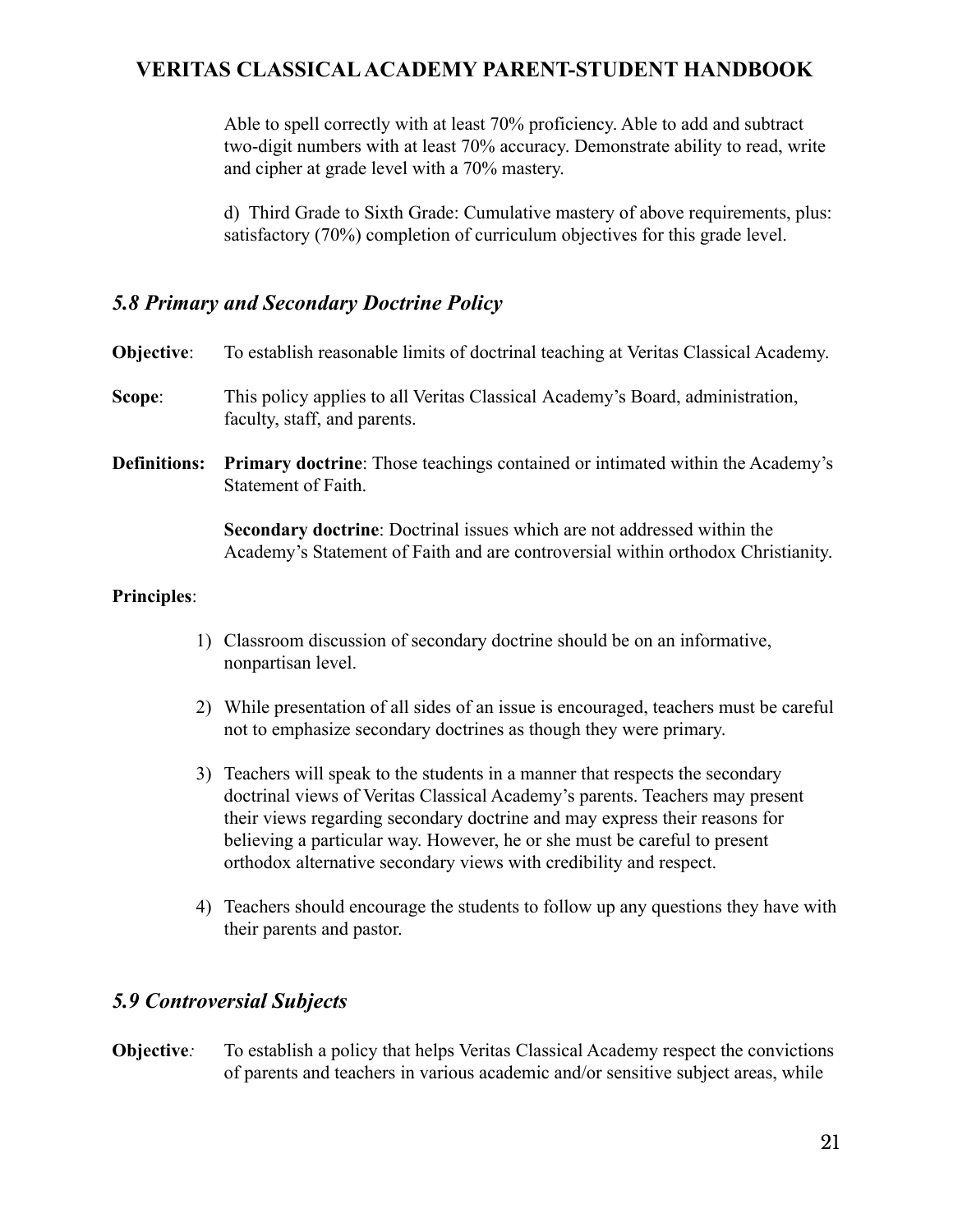at the same time maintaining our goal of teaching all subjects in the light of a comprehensive Christian worldview.

#### **Scope**: These guidelines apply to all teaching staff in the course of their teaching duties. It does not apply to non-teaching staff, nor to teaching staff on their own time.

- **Definitions:** Controversial subject: a subject which Christian families and churches commonly consider divisive or very sensitive, whether or not the introduction of the topic was planned by the teacher or brought up by a student.
- **Guidelines**: If in the course of teaching a class, a teacher sees that a subject has arisen which he has good reason to believe is controversial or obviously of a sensitive nature, and discussion of that subject will not help him achieve the goals set for that class in the curriculum guide, then the teacher will not allow class time for the discussion of the topic at all.

If a subject arises which the teacher has reason to believe is controversial and/or of a sensitive nature, and the discussion of that topic will help achieve the goals set out in the curriculum guide for that subject, then the teacher will do the following:

- As necessary, instruct the class on the responsibility of Christians to be charitable in debate. Instruct the class on their responsibility to honor the teaching they have received from their parents on this subject.
- As appropriate (i.e. pertinent to the stated goals of the class), direct the students' attention to informed sources on each side of the subject concerned. This may be done in a variety of forms, such as a research paper, guest speakers, reading differing authors, etc.
- Strongly encourage the students to become knowledgeable of the most widely held views on the topic.
- Refrain from pursuing tangents or other unplanned subject matter that will lead to a possible mishandling/poor teaching of controversial subjects.
- Due to the extremely sensitive and intimate nature of human sexual relations, discussion and instruction on this topic generally will be limited to human reproduction in biology, and biblical principles and references, as they arise in appropriate class contexts.

Teachers are never to enter into an adversarial debate with student(s) on controversial subjects within a classroom setting. Even though the teacher may hold strong personal convictions regarding the subject, in light of this policy, and sound teaching practices, he is to encourage a gracious and scholarly attitude in the students.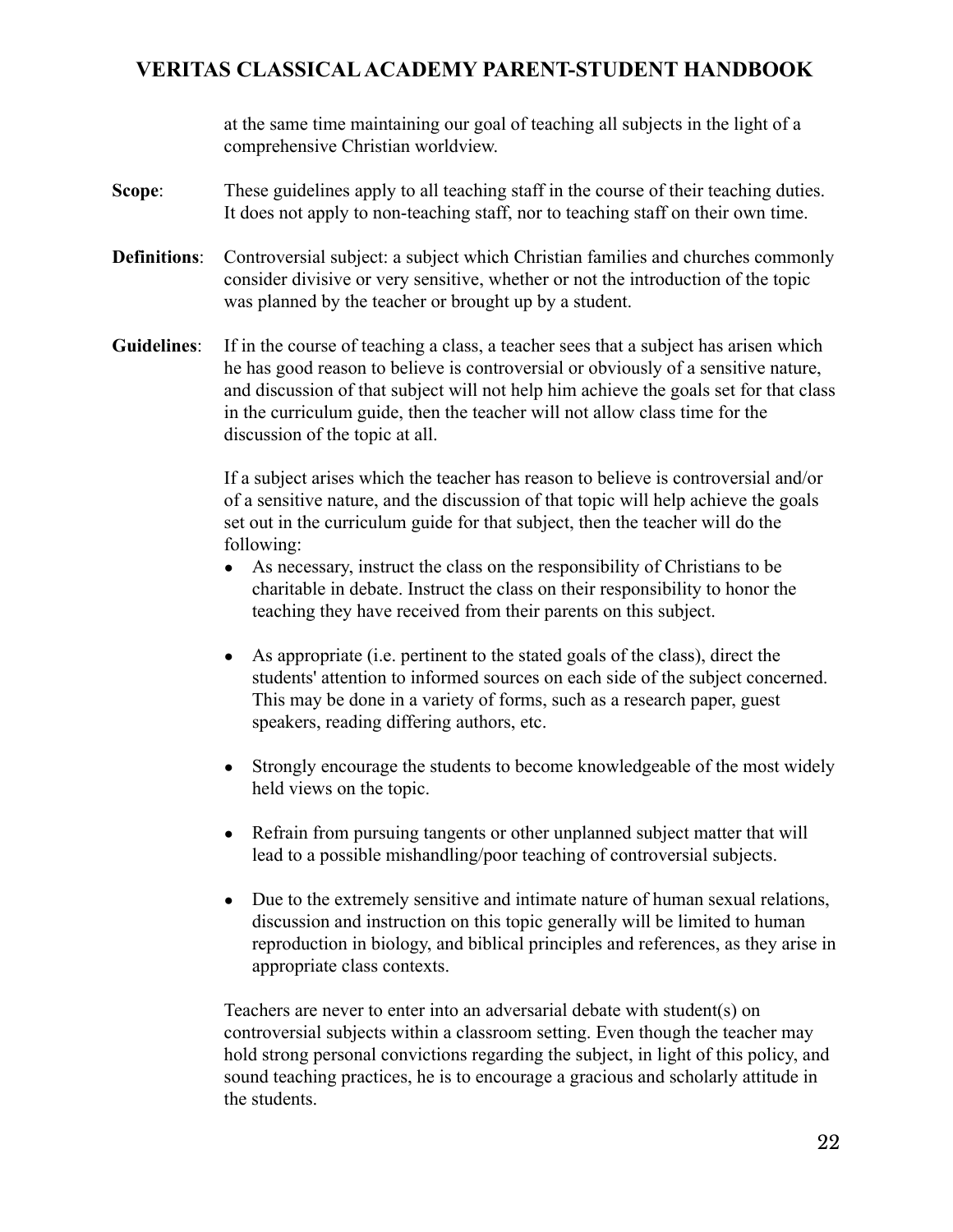#### *5.10 Academy-Sponsored Events Policy*

- **Objective:** This policy is designed to limit the liability assumed by Veritas Classical Academy for academy-sponsored events.
- **Scope**: This policy applies to academy-sponsored activities.
- **Definitions:** Academy-sponsored events: 1) events which are organized by a Veritas Classical Academy faculty or staff member acting in their official capacity, 2) events which are published on the Veritas Classical Academy's official calendar, or 3) events which receive financial support from Veritas Classical Academy.
- **Guidelines:** Academy-sponsored events require the attendance of a faculty, staff, or approved representative of Veritas Classical Academy.

Parents or legal guardians must sign a written waiver releasing Veritas Classical Academy from any liability for all events taking place off campus. This statement should also authorize medical treatment to be given to the student in case of injury.

The appropriate administrator must approve all proposed activities, determine the number of chaperones required, and approve a date for the event.

## *5.11 Technology Policy*

Computers and e-readers can be used in classrooms as a tool for the student. While on campus, however, students are not allowed to access the internet on any electronic device. There may be times, with a teacher or staff member's permission, that a student may access the internet under direct supervision of said teacher. The teacher must have a visual of the screen at all times. If a student is found using their computers or any other electronic device without permission, the device will be confiscated and parents must come to the campus office to pick it up.

#### **Student Cell Phones**

Cell phones must be off and put away during the day from the time students arrive until they leave the campus. Students needing to contact parents while on campus should use the office phone. If an adult observes unauthorized cell phone use, the cell phone will be collected from the student and stored in a secure place. The student's family will be called and they can pick the cell phone up at the end of the day.

#### **Personal Electronic Devices**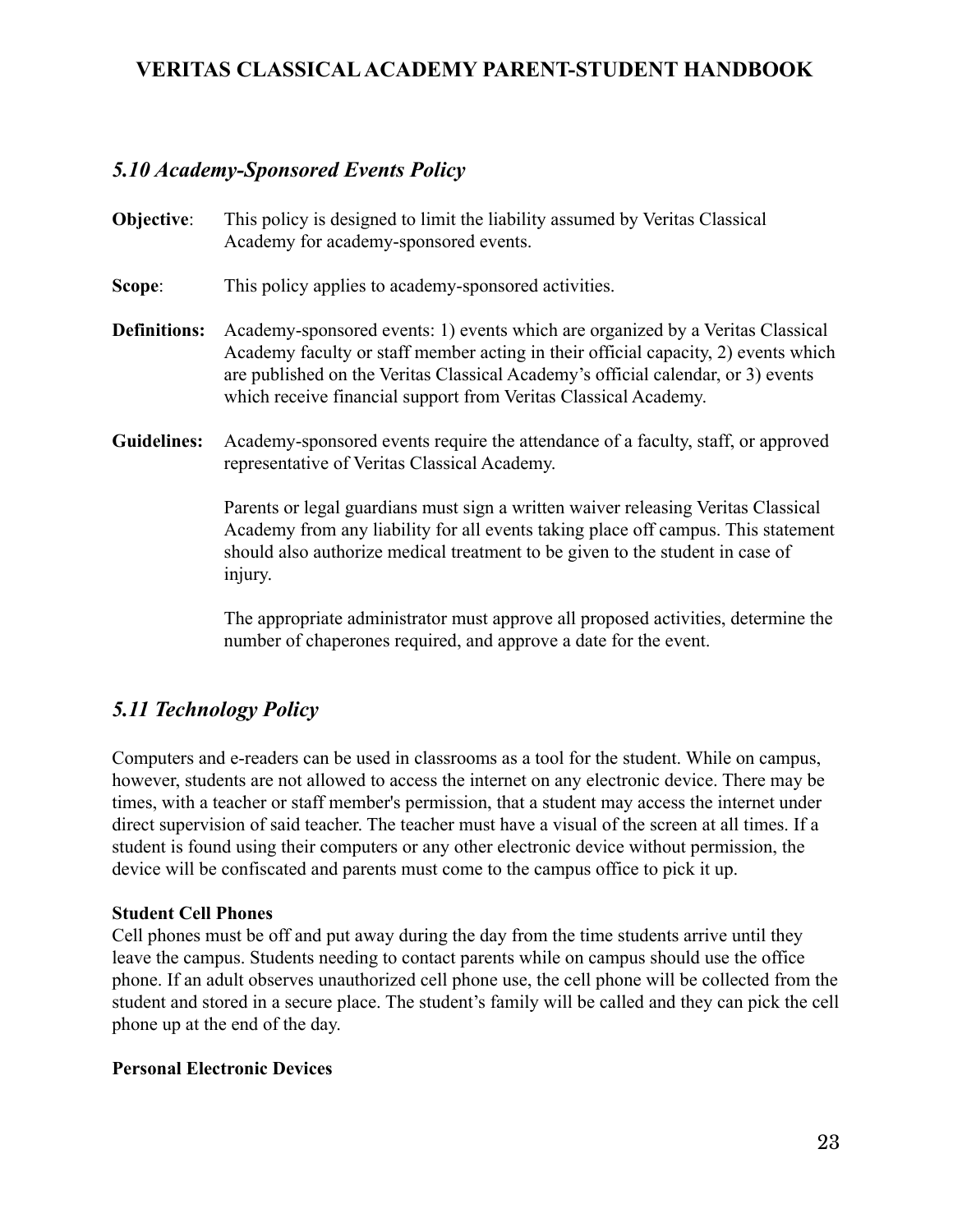Students may not use personal electronic devices during the academy's learning hours unless pre-approved by a teacher or their designee. This includes laser pointers, portable music or video devices, video games, and other electronic devices.

#### *5.12 Electronic Student Information*

The Veritas Classical Academy email list and family directory from our Student Information System will not be shared for any reason or used to promote an event other than those associated with or hosted by Veritas Classical Academy.

#### *5.13 Field Trips*

#### **Field Trip Guidelines**

Veritas Classical Academy greatly appreciates your willingness to be a driving (or non-driving) chaperone during field trips this academic year. As a chaperone, you are responsible to supervise the students assigned to you by the administration beginning with departure from the academy and ending with the return on campus. Thank you for your time supporting your student and Veritas Classical Academy.

#### **Purpose**

Since field trips are an extension of classroom learning, all rules pertaining to conduct on campus must be adhered to on all curricular field trips.

#### **Adult Participants**

Parents or relatives who attend any Veritas Classical Academy field trip will fall under one of two categories:

1. A chaperone (driver or non-driver) is a parent who has completed a Volunteer Background Check and has agreed to the guidelines and parameters set forth in the Chaperone Guidelines. This parent will be responsible for transporting as well as supervising the students in their vehicle for the duration of the field trip.

\*Parents serving as chaperones will need to focus solely on the students under their

care and are not allowed to bring any siblings on the field trip.

2. An attendee is a parent or relative who will provide their own transportation to and from the field trip, but has no chaperone responsibilities. Attendee parents may also have other siblings or family accompanying them. Please remember that our intention is for our students to have an educational experience. We do not want to compromise this, and therefore ask that you supervise anybody you bring.

> \*Please be aware that due to the nature of some field trips, there may be the occasion for a teacher to ask that no younger siblings attend.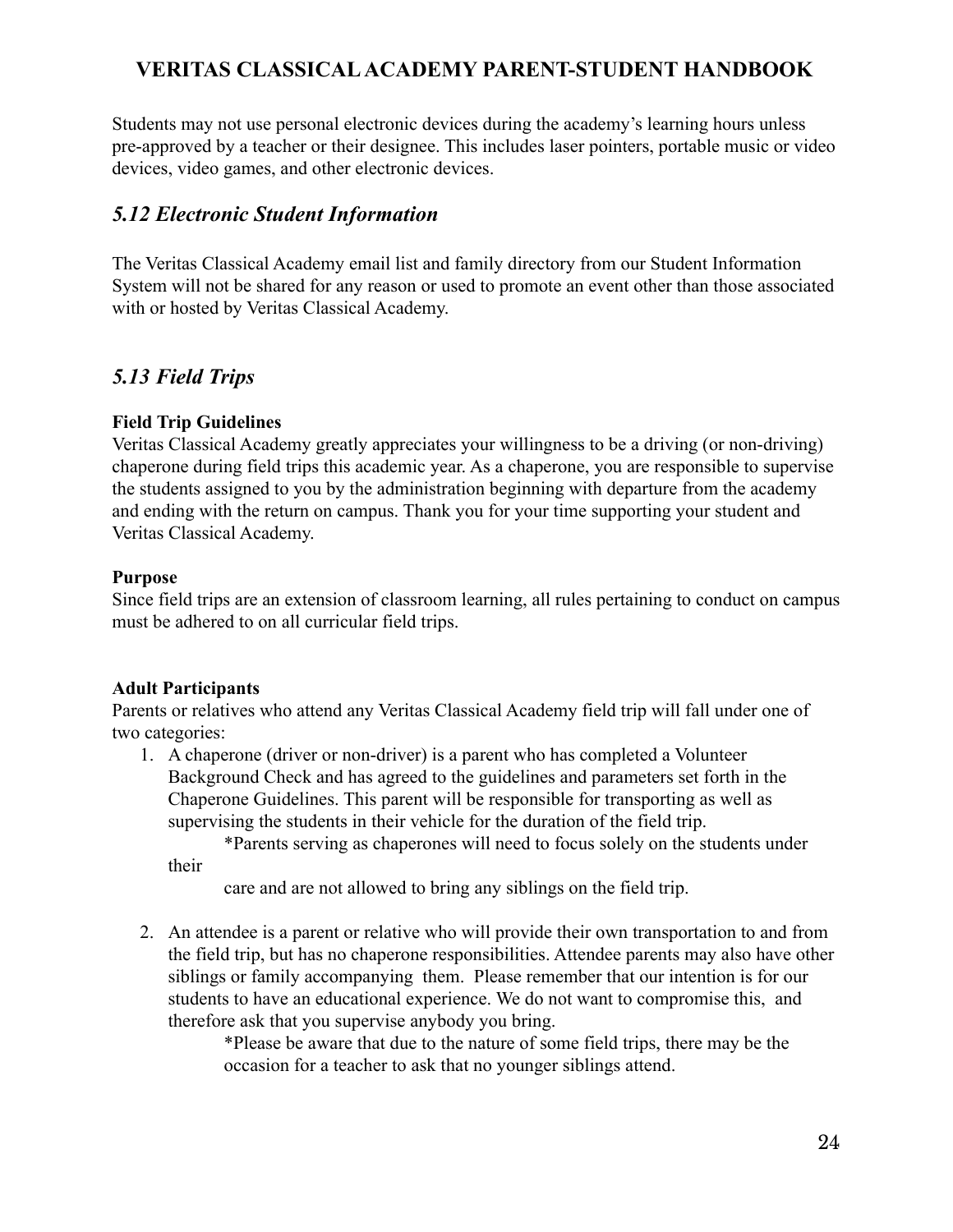#### **Chaperone Guidelines**

Chaperones are to assist the teacher with any behavioral issues, escort students where they need to go, and help the teacher in any way he/she requests. The same behavior that is expected at Veritas Classical Academy is expected on field trips.

- 1. All chaperones must agree to the Chaperone Guidelines.
- 2. Veritas Classical Academy teachers are the authority on all field trips. If you are volunteering to be a chaperone, your role is to be an assistant to the teacher. Therefore, parents serving as chaperones will need to focus solely on the students under their care, and are not allowed to bring any siblings on the field trip.
- 3. Please carry your cell phone and keep it turned on for the duration of the trip. All chaperones and teachers will have your phone number.
- 4. While driving, a chaperone may not use a cell phone. This includes both talking and texting. However, if you have the capability to use a Bluetooth device, that is permissible, but not encouraged. If there is a call from another chaperone on the field trip, please give the phone to someone else in the vehicle to answer.
- 5. Only Christian or Classical music may be played in the car on the trip.
- 6. Drivers are expected to obey all traffic laws and acceptable speed limits.
- 7. If you are in a caravan and the caravan should be separated in traffic, please continue on to your destination.
- 8. Unless arranged by the teacher, there are to be no additional stops made. You are to go from the academy to the destination and back to the academy.
- 9. A first aid kit and student prescription medications will be carried by the teacher and the teacher will administer all medications.
- 10. Students may not use any electronic devices while on a field trip and it is the chaperone's role to assist the teacher in enforcing this policy. This includes, but is not limited to, cell phones, music devices, gaming systems and e-readers. There may be instances that certain allowances are made, but those will be clearly communicated by the teacher prior to the trip. Unless specifically told, these items are off limits on field trips.

#### **Transportation Guidelines**

#### *Student Safety:*

- 1. Seatbelts, both lap and shoulder, must be worn at all times; one child per working seat belt.
- 2. We will follow the height and weight requirements of Washington State associated with car seat/booster seat/body harness use.
- 3. Only children over the age of 13 will be allowed to ride in the front seat of a vehicle.

## *5.14 Student Health Requirements*

Before the academy will issue any medication to a student, we must receive written parental permission. No prescription medication will be dispensed without written parental permission. Students who require regular prescription medication must leave the medication in the academy's office (in its original container with complete prescription instructions) and complete the Student Medication Form granting parental permission for a Veritas Classical Academy representative to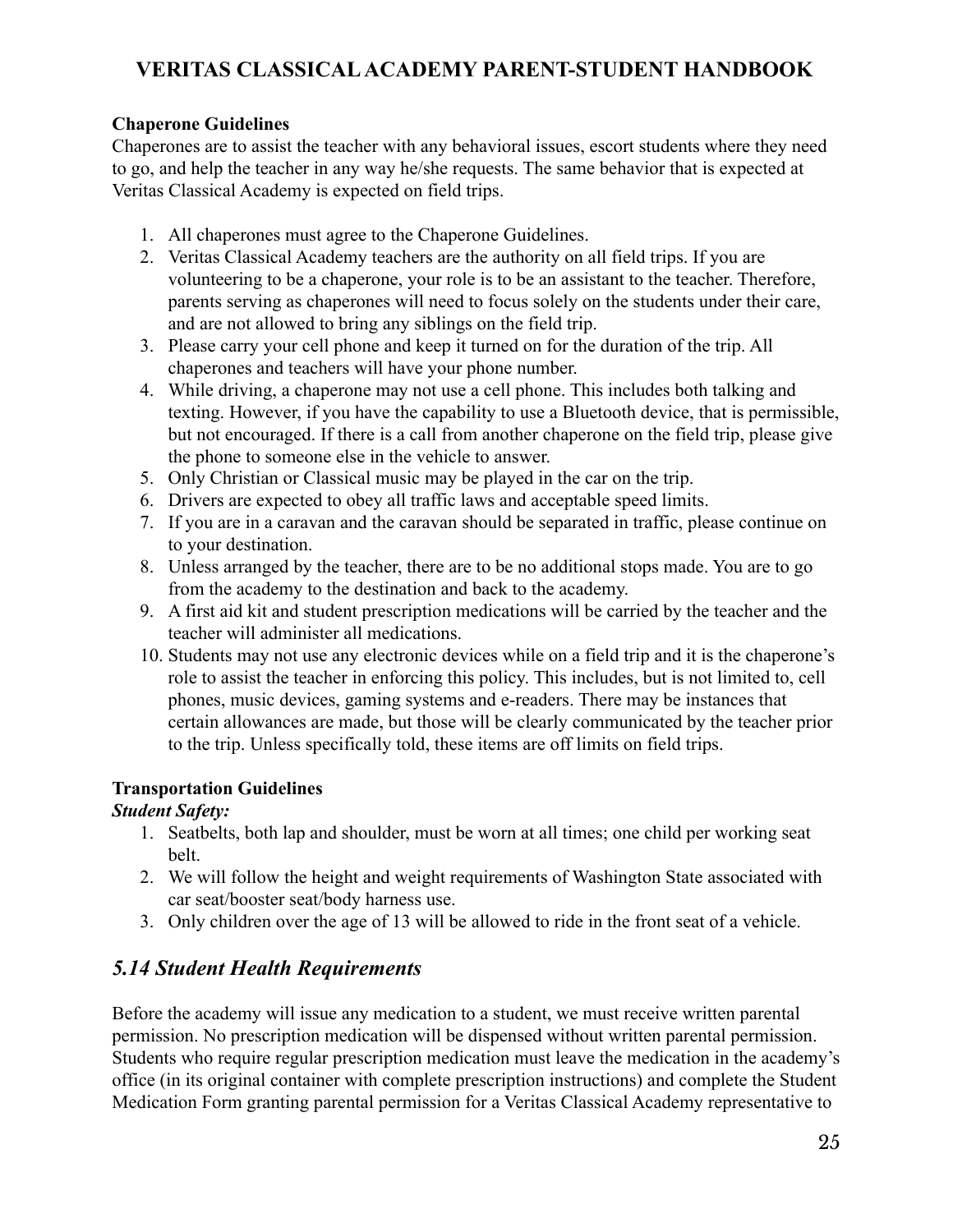dispense the medication. Any student who shares or furnishes any forms of prescription or over the counter medicine to another student is in violation of the code of conduct.

Please do not allow your student to attend the academy if they are sick or ill. Students must be free of fever, without fever reducing medication for 24 hours prior to returning to the academy after an illness.

## *5.15 Uniform and Dress Code*

#### **Rationale for Uniforms**

- 1. Being overly concerned with clothing and outward appearances is contrary to God's will for us as revealed in Scripture (1 Sam. 16:7; Matt. 6:19-21; James 4:4; 1 John 2:15-17).
- 2. Pressures felt by children to compete in areas of dress are destructive to the unity of the academy and the body of Christ.
- 3. Everything in our lives, including our clothing, should reflect the order of the Godhead and the order He has created in the world (1 Corinthians 14:40).
- 4. Clothing should be modest (1 Timothy 2:9) and reflect differences in gender (Deuteronomy 22:5). Our dress code will establish a common level of modesty for all students.
- 5. Our children are serving as witnesses and ambassadors both for the Lord Jesus Christ and the academy. Student appearance is a reflection of both. We make no judgments on clothing, nor do we think we are better because we have uniforms; Veritas chooses to establish the dress code instead of other worldly sources.
- 6. Parents are asked to support, encourage and foster the academy's dress code and never to be an advocate for your student being out of compliance.
- 7. Our dress code is not neutral or arbitrary; it is our cultural representation of what is going on at Veritas Classical Academy. Our uniform represents we are serious about scholarship. We want our students to dress appropriately for their job; the place they happen to work has a dress code.
- 8. Uniforms tend to decrease the cost of student clothing. Often parents need only purchase two or three sets of uniforms to last throughout the academic year, and often these items can be handed down to other children.
- 9. Uniformity of dress code and common uniform colors help foster esprit de coeur and identity. Uniforms actually help a student develop their own individuality and personality. Freed from the shallow means of using external attire to conform to whatever trend is popular, a student can proclaim their identity through the more meaningful methods of their character, actions and speech.
- 10. The academy's faculty and staff will enforce the Uniform and Dress Code policy. Interpretation and application of the Uniform and Dress Code standards will be the responsibility of all faculty and staff. Students who are not in compliance with the uniform guidelines and dress code are in violation of the code of conduct.

#### **Uniform Policy and Dress Code**

#### Basic Guidelines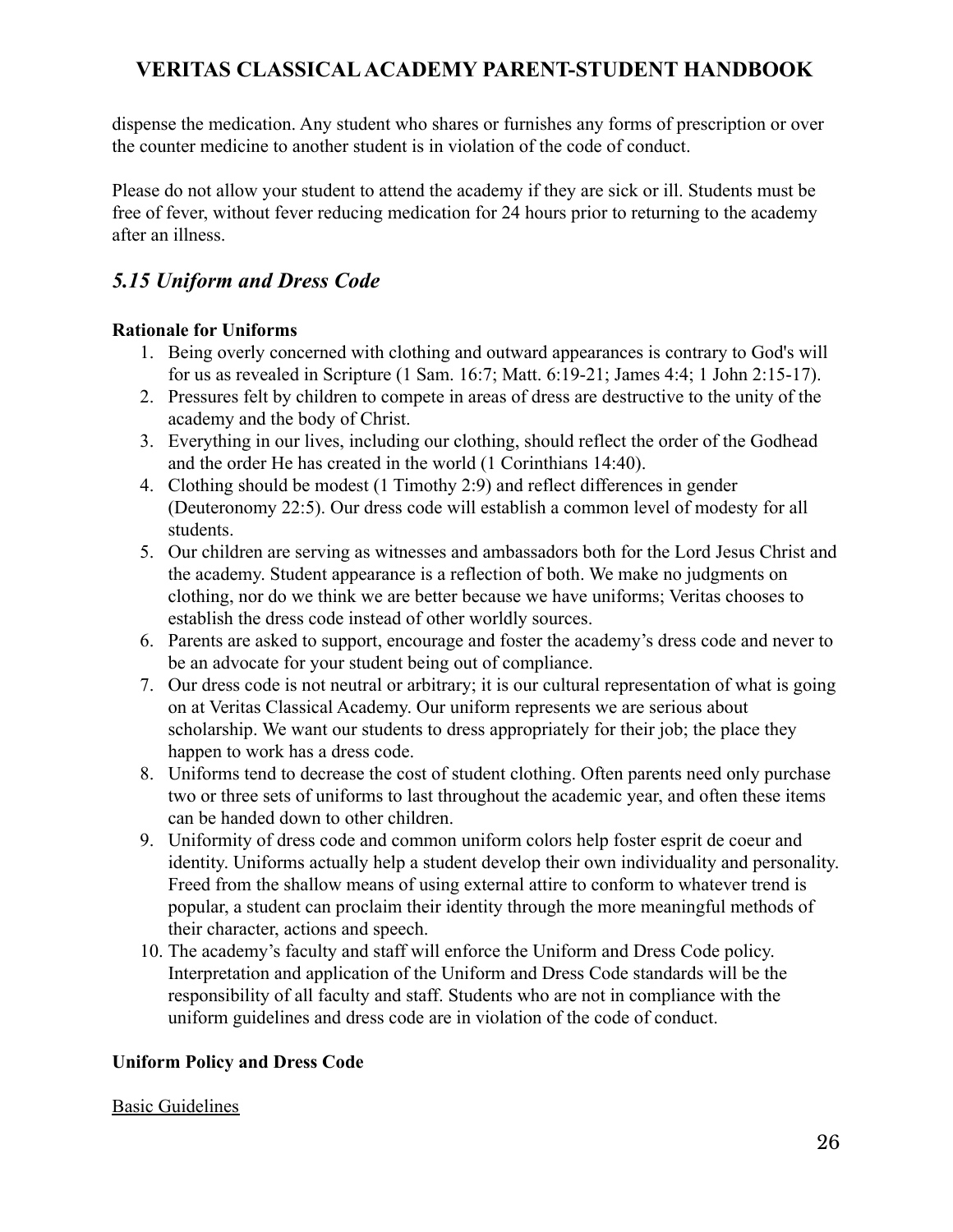- Dress Neatly That is, all shirts tucked in, shoes tied, no holes/tears/stains on clothes, missing buttons promptly replaced, clothing appropriately sized for the wearer.
- Be Clean That is, recently laundered garments and groomed hair.
- Be Modest That is, skirts and shorts should touch the knee. Outlandish or distracting clothing or appearance will not be allowed. Staff/Board will determine appropriateness.
- Additional items may have the **Veritas logo** added but are not required beyond one polo. We use D4 Sports in Cosmopolis.

#### Girls' Standard Uniform

- Polo shirts: navy blue, evergreen, or white (long or short sleeve) At least **one polo** must have the **Veritas embroidered logo**.
- Khaki pants, skirt, skort, or shorts: knee length with modesty shorts or white tights under any skirt, modesty shorts must not be visible below the skirtline.
- Optional: Hair accessories are to be navy, evergreen, gold, black or white.
- Girls' hair must be neatly groomed, have no unnatural colors added, and not have shaved bald sections.

#### Boys' Standard Uniform

- Polo shirts: navy blue, evergreen, or white (long or short sleeve) At least one polo must have the **Veritas embroidered logo**.
- Khaki pants or shorts: knee length.
- Boys' hair must be neatly groomed, out of the face and eyes, no long spikes, and head is not to be shaved bald.

All

- Outerwear such as sweatshirts, sweaters and jackets must not have large brand logos.
- No cosmetics, tattoos, nail polish, artificial nails, dyed hair, hair extensions, body art, or piercings anywhere. Exceptions: Girls may wear single studded earrings.
- Watches are allowed but no audible alarms should be set. Electronic smart-watches are not allowed.
- Undergarments must not be visible.
- White undershirts or camisoles may be worn under shirts, but must not be longer than the uniform shirt or longer than the sleeve of the uniform shirt.

Field Trip Uniform - Standard uniform with polo that has the embroidered logo. Teachers may request additional or specific clothing to be brought as appropriate for the outing.

Special Event Uniform - Veritas will provide evergreen ties and bows to be worn by students at special events. These are to be kept on campus.

Girls:

- One navy blue button down cardigan (crew or v-neckline): to be worn for special events & may be kept on campus when not in use.
- One white button down dress shirt: to be worn under the navy blue cardigan for special events together with the school-provided evergreen bow.
- Khaki pants, skirt, or skort,: knee length with white tights under any skirt/skort.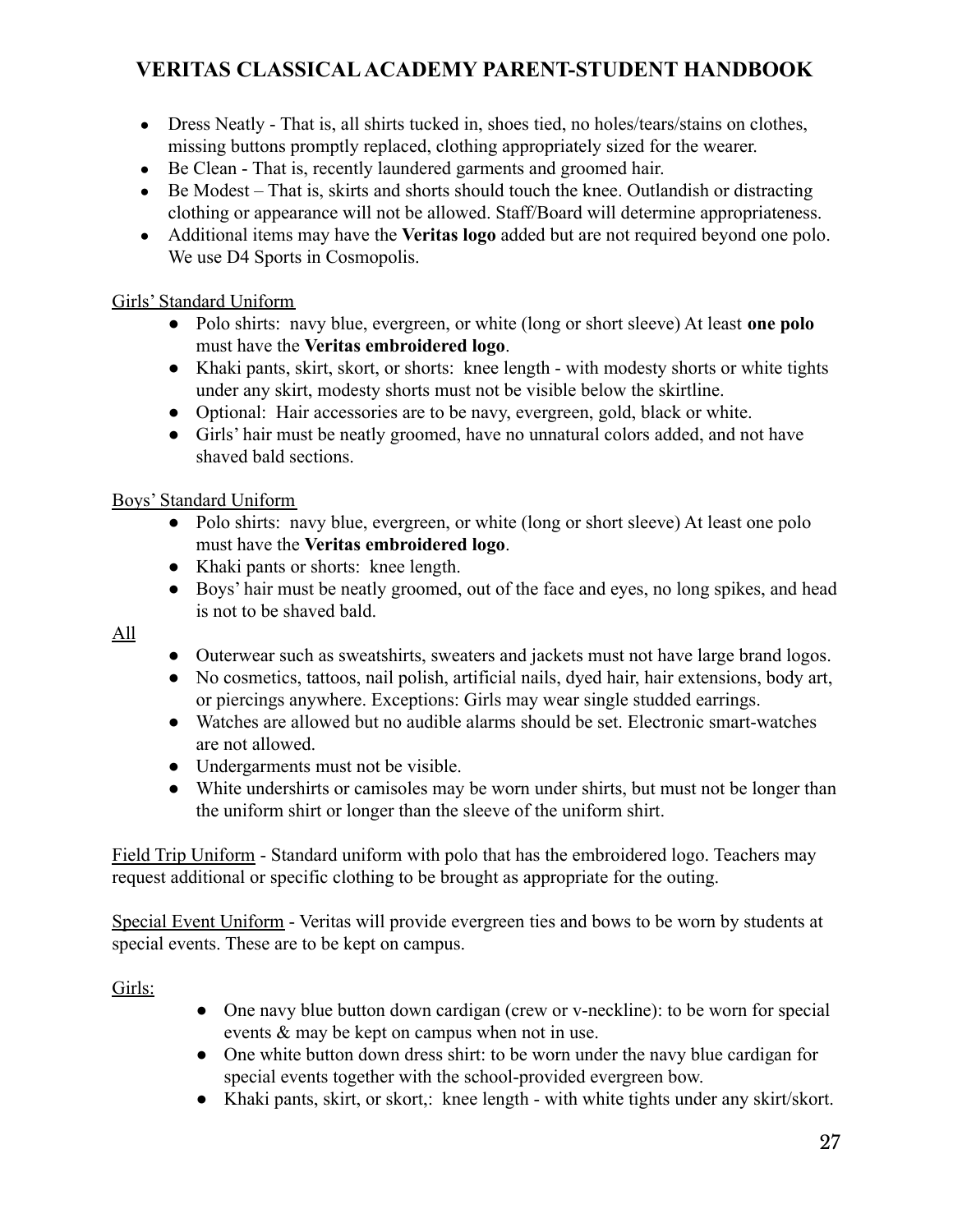● Black dress shoes are to be worn for special events.

#### Boys:

- One navy blue blazer: to be worn at the school for special events  $\&$  may be kept at the school when not in use.
- One white button down dress shirt: to be worn under the blazer for school special events together with the school-provided evergreen tie.
- Khaki pants.
- Black dress shoes and belts are to be worn for special events.

## *5.16 Release of Students*

Teachers are not to release a student to anyone who is not on the "Pick Up" list. Families should notify staff if someone is coming to get the child during regular operating hours. If staff is unaware as to the identity of a person picking up the child, the child will not be released until verification can be made with the student's family.

## *5.17 Standard Response Protocol*

- **Objective:** To provide uniform classroom response to potential incidents such as weather events, fires, accidents, intruders and other threats to student safety.
- **Scope**: These guidelines apply to all students, faculty and teachers on the Veritas campus.

This protocol is based on four specific actions that can be performed during an incident.

**Lockout** is followed by the Directive: "Secure the Perimeter" and is the protocol used to bring students and staff inside the building for safeguarding

- Students in the building remain inside and proceed with the day as usual.
- If students or staff are outside, teachers must bring everyone into the building, increase their situational awareness, take roll and then proceed with the day as usual.

**Lockdown** is followed by "Locks, Lights, Out of Sight" and is the protocol used to secure individual rooms and keep students quiet and in place.

- Students move away from sight and maintain silence.
- Teachers lock classroom door(s), turn out the lights, move away from sight, maintain silence and take roll. Teachers will wait for responders to open the door.

**Evacuate** is always followed by a location, and is used to move students and staff from one location to a different location in or out of the building.

• Students form a hand-in-hand line and leave all of their belongings behind.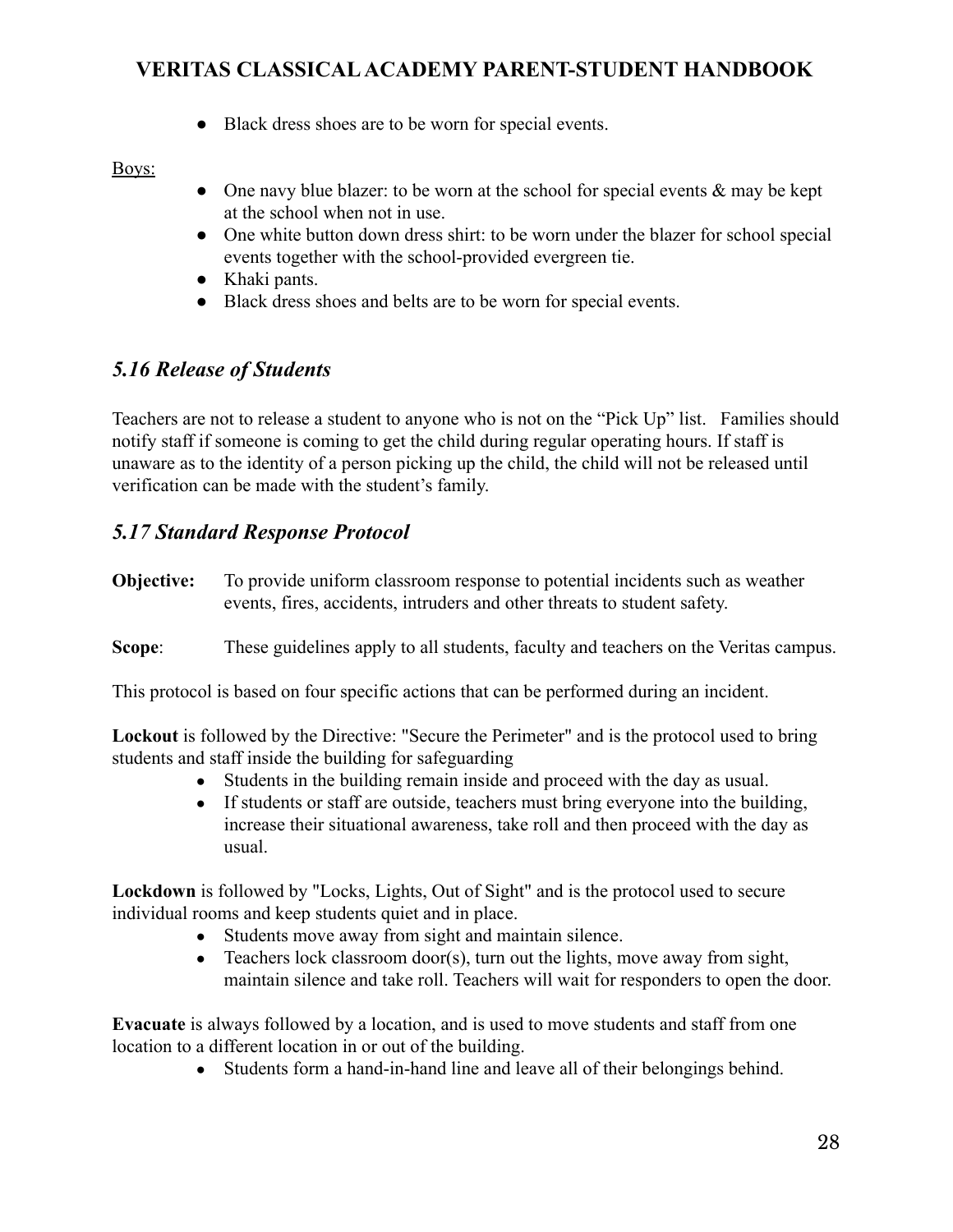• Teachers lead the group to the evacuation location, take roll and notify staff or the Board if there are missing, extra or injured students.

**Shelter** is always followed by a type and a method and is the protocol for group and self-protection inside or outside of the building.

- Students will take shelter as directed based on the current situation.
- Teachers lead students to shelter and take roll.

Standard Response Protocol drills are practiced by students and teachers throughout the academic year for a variety of emergency scenarios

## *5.18 Child Protection Policy (CPP)*

The Biblical model for the home and corresponding commands of scripture for educating children are both a blessing and a challenge. The world remains a fallen place. In order to pursue our mission to support Veritas parents with the Christian education of their students, our operations must include a child protection policy and corresponding practices.

The Child Protection Policy (CPP) applies to all Veritas Classical Academy employees, volunteers and substitute teachers who are serving in any position involving the custody or supervision of students, other minor children, or developmentally disabled persons at the academy, on field trips, retreats or academy related activities and events.

All qualified individuals having access to or in supervision of students must submit to a criminal background check. Results from these checks may automatically disqualify the individual for service should information received be assessed to pose a risk to children or others. Students, minors or individuals under 18 years of age may be used in positions that involve working with other students and children ONLY WITH ADEQUATE ADULT SUPERVISION. Adult supervision of minor age students and volunteers must qualify to the same standards of all other adult supervisors, employees, volunteers and substitutes.

All employees must participate in formal child protection education and training. There shall be a minimum of one training session a year. It is highly recommended that all volunteers and substitutes also attend the training. As a minimum, all employees, volunteers, and substitutes will read the policy and sign a statement indicating they have read and understand the CPP.

Specific guidelines and recommendations include:

- 1. Always work in an open environment avoiding private or one on one situations which are unobservable. Doors are open and unlocked, windows are not blocked and visual supervision by other adults and students is allowable. Visual access must be available – avoid private or secluded situations or opportunities.
- 2. Avoid situations which involve unsupervised access to children. If students are left alone, the adult or person most responsible for custody or supervision should contact the teacher next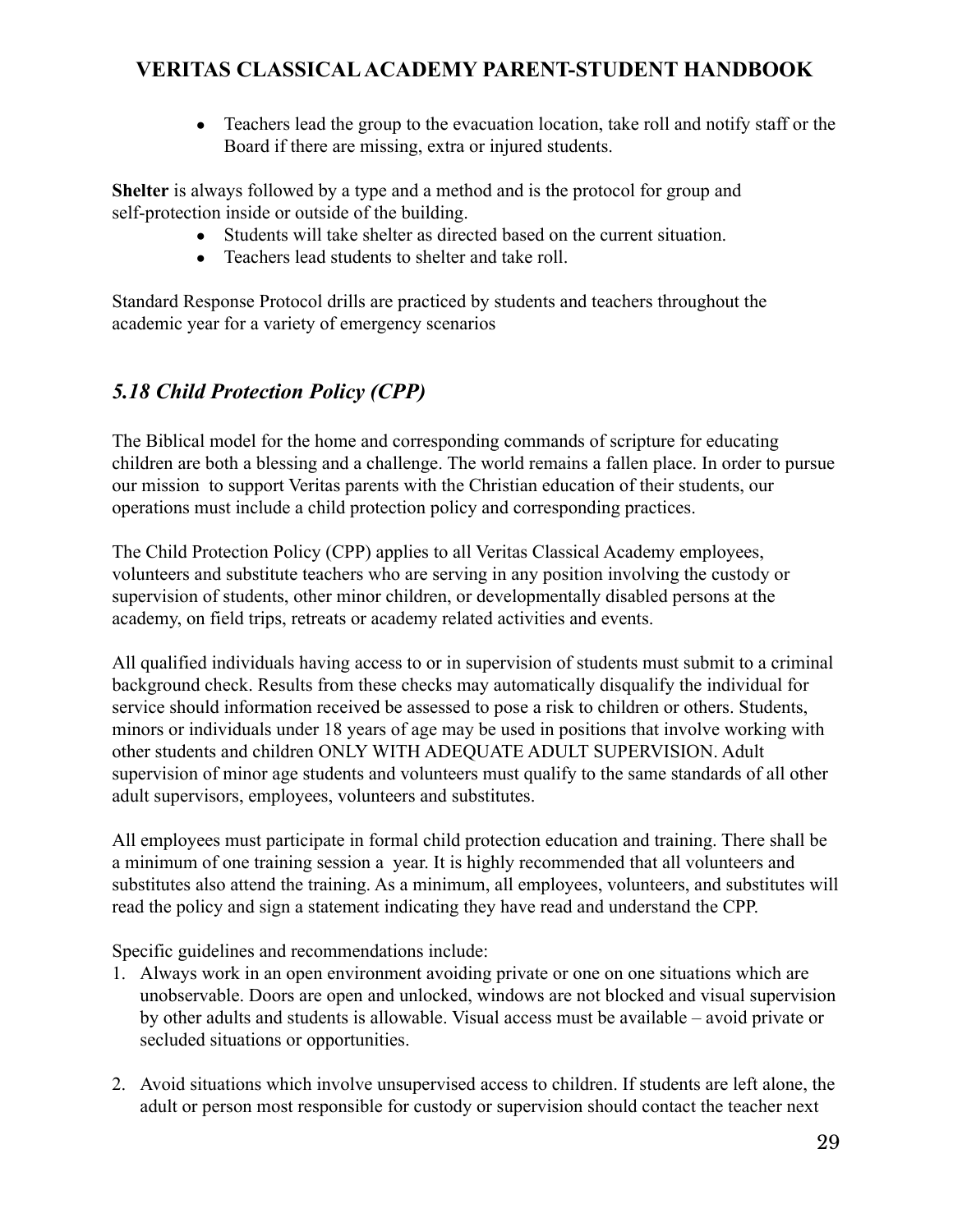door, the office or another approved adult in close proximity. AVOID LEAVING ANY GROUP OF STUDENTS UNSUPERVISED.

- 3. Any adult which furnishes transportation of students must be approved and qualified by academy policy and the CPP.
- 4. All adults, workers, volunteers, substitutes or student volunteers who have custody of or supervise students MUST MONITOR EACH OTHER TO PROTECT THE STUDENTS AND CHILDREN UNDER THEIR COLLECTIVE SAFEKEEPING. Supervision and custody of students and children includes and implies the protection of all by all. If someone were to observe another in an unsafe or compromised situation, it is the duty of both individuals to communicate and eliminate exposure risk or danger. If a situation cannot be resolved by mutual agreement and cooperation, both parties should report to the adult, teacher, or administrator in charge for a better or best solution. Safety of students in all settings is the priority in all situations.
- 5. Should overnight activities be scheduled, extra planning will occur to ensure child safety including medical needs.
- 6. Be aware of your physical contact or proximity to children. Physical expression of affection must not be excessive or imposed upon another adult or student. The less known or familiar the adults or students are with other students and adults, the less familiar and physically "friendly" they should be. A spoken word, a friendly smile and quality conversation are superior ice-breakers for strangers.
- 7. ADULTS ARE ALWAYS RESPONSIBLE FOR MAINTAINING PROPER RELATIONSHIPS AND PROPER ACTIONS EVEN IF A STUDENT OR CHILD ACTS INAPPROPRIATELY. ADULTS NEVER PLACE THEMSELVES IN VULNERABLE OR COMPROMISING SITUATIONS, POSITIONS, OR CONVERSATIONS.
- 8. These guidelines serve as a template for Godly responsibility. We have to protect children. The template would also include email, text or any technology applications. It is highly recommended to avoid all forms of Facebook, Twitter and other similar social networking relationships with a minor child or student for any social purposes not in the proper context of family.
- 9. Be mindful of the safety of the students and children at all times and in all circumstances.

#### **Reporting Procedure**

1. IF ABUSE IS SUSPECTED, PER WASHINGTON LAW, AS THE OUTCRY WITNESS, YOU ARE REQUIRED TO REPORT WITHIN 48 HOURS OF INITIAL FINDINGS TO THE WASHINGTON STATE DEPARTMENT OF SOCIAL AND HEALTH SERVICES – CHILD PROTECTION SERVICES.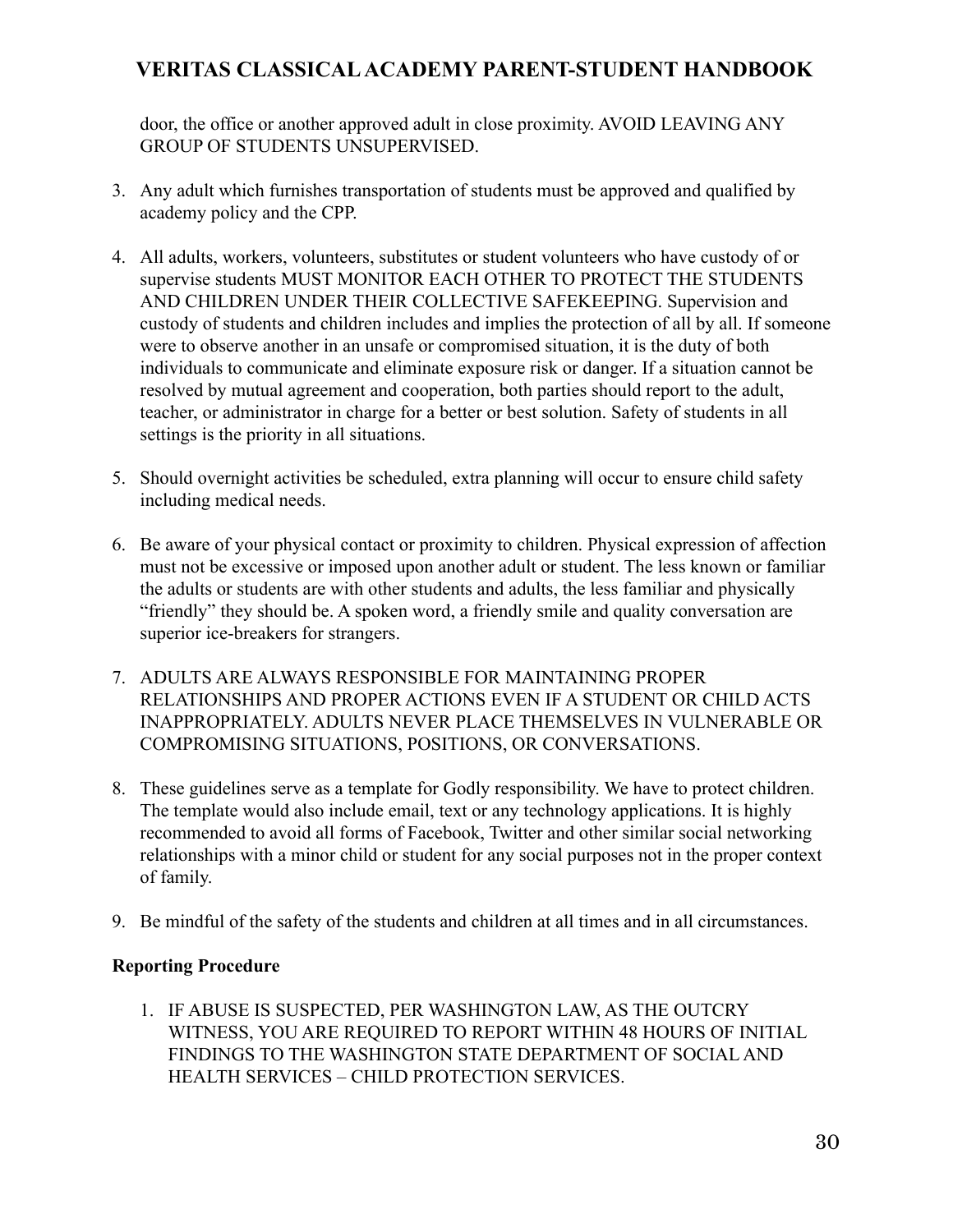- 2. For other issues, the adult who has witnessed or who becomes aware of any form of misconduct toward a student or child must report the facts to the appropriate teacher, board member, or other authority per law. The Board will investigate.
- 3. It is the responsibility of the Board to investigate, determine the facts, clarify, interview and collect information and/or seek professional assistance as necessary. If the allegation involves a teacher or board member, the allegation will be reported to other board members to pursue an investigation. If abuse is suspected, the Board will also report to CPS.
- 4. All involved with the report or investigation must keep all information in strict confidence. The Board President or designee is responsible to report or inform parents and communicate to any legal authority if violation of law has occurred.
- 5. All allegations will be taken seriously and academy staff will take appropriate actions to protect all children/students in accordance with the laws of the state of Washington, and/or based upon the advice of legal counsel, and/or insurance policy requirements.

For any questions or clarification of this policy or practice of policy, please contact the Veritas Classical Academy Board of Directors via email: info@veritasgraysharbor.com.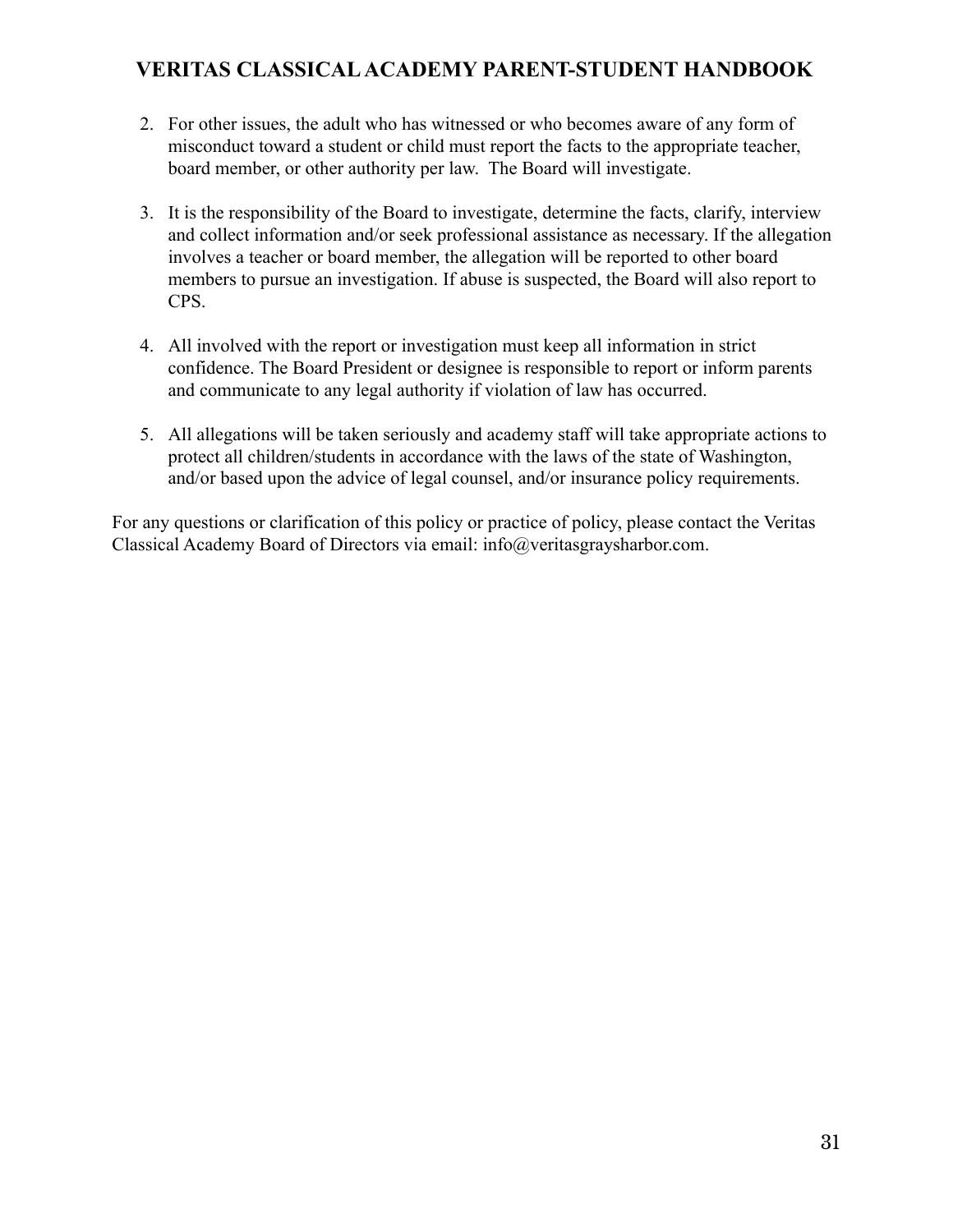#### *6.1 Parental/Family Contract*

The following parental/family contract is required of all families enrolled in Veritas Classical Academy. Please read this carefully, fill out and sign in the spaces provided.

Veritas Classical Academy and  $\Box$  do hereby enter into contract for the academic year with the following understanding:

1. We pledge to uphold the academy consistently in prayer and to serve the academy with our time and talents as enabled according to God's leadership.

2. In keeping with scriptural principles (Matthew 18), we will bring any and all questions or areas of concern directly to the person(s) involved so that they may be properly considered. In addition, the academy desires to maintain open communication and will keep parents informed of changes in policy and procedures.

3. We agree to pay all fees and tuition for the academic year, and we will pay said fees and tuition on a timely basis. Furthermore, we understand that being delinquent in fees and/or tuition is sufficient grounds for removal from the school. After removal, no transcript or report card will be issued until money due the academy is paid. If a family chooses to withdraw before the end of the year, parents will be responsible to pay all tuition unless withdrawal is due to illness, job transfer, or loss of employment.

5. The academy reserves the right to dismiss any student who does not cooperate with the educational process as described in the Parent-Student Handbook. If a student is dismissed by the administration, the tuition will be prorated on a daily basis for the period of time the student was in the academy.

6. Scripture teaches that we honor God with our life and lifestyle. (Ephesians 5:1-21 or Colossians 3:1-17) We promise, in humble reliance on the Holy Spirit, to be faithful in our church attendance and to strive to live in a manner that honors Christ. We further agree that the school administration has the authority to remove a student whose family, in the administration's judgment, is not honoring this commitment. If a family is dismissed by the administration, the